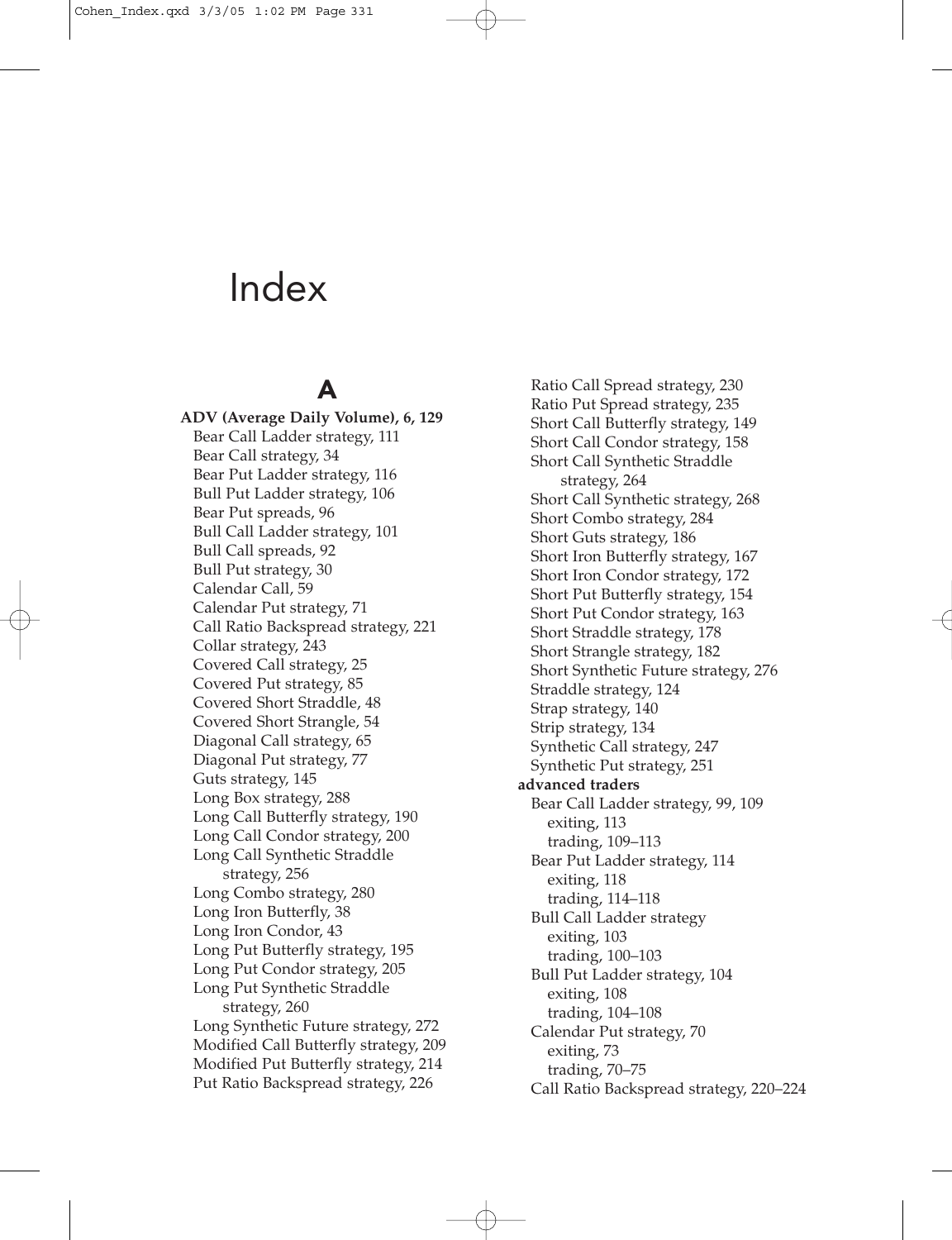**advanced traders** (*Contd*.) Covered Put strategy, 83 exiting, 86 trading, 83–84, 87 Covered Short Straddle strategy, 46–51 Covered Short Strangle strategy, 51 exiting, 56 trading, 52–56 Diagonal Put strategy, 76 exiting, 79 trading, 76–82 Long Call Condor strategy, 198 exiting, 202 trading, 198–202 Long Put Condor strategy, 203 exiting, 207 trading, 203–207 Put Ratio Backspread strategy, 224 exiting, 227 trading, 225–229 Short Call Condor strategy, 157 exiting, 160 trading, 157–161 Short Iron Butterfly strategy, 166 exiting, 169 trading, 166–169 Short Iron Condor strategy, 170 exiting, 174 trading, 171–174 Short Put Condor strategy, 161 exiting, 165 trading, 162–165 Short Straddle strategy, 177 exiting, 180 trading, 178–180 Short Strangle strategy, 180 exiting, 184 trading, 181–184 **advantages** of Bear Call Ladder strategy, 112 of Bear Call spread strategy, 35 of Bear Put Ladder strategy, 117 of Bear Put spreads, 98 of Bull Call Ladder strategy, 102 of Bull Call spreads, 93 of Bull Put Ladder strategy, 107 of Bull Put spread strategy, 31

of Calendar Call strategy, 60 of Calendar Put strategy, 72 of Call Ratio Backspread strategy, 222 of Collar strategy, 244 of Covered Call strategy, 26 of Covered Put strategy, 86 of Covered Short Straddle strategy, 50 of Covered Short Strangle strategy, 55 of Diagonal Call strategy, 67 of Diagonal Put strategy, 79 of Guts strategy, 146 of Long Box strategy, 290 of Long Call Butterfly strategy, 192 of Long Call Condor strategy, 201 of Long Call Synthetic Straddle strategy, 257 of Long Combo strategy, 281 of Long Iron Butterfly strategy, 40 of Long Iron Condor strategy, 44 of Long Put Butterfly strategy, 196 of Long Put Condor strategy, 206 of Long Put Synthetic Straddle strategy, 261 of Long Synthetic Future strategy, 274 of Modified Call Butterfly strategy, 211 of Modified Put Butterfly strategy, 215 of Put Ratio Backspread strategy, 227 of Ratio Call Spread strategy, 232 of Ratio Put Spread strategy, 236 of Short Call Butterfly strategy, 151 of Short Call Condor strategy, 160 of Short Call Synthetic Straddle strategy, 265 of Short Call Synthetic strategy, 270 of Short Combo strategy, 285 of Short Guts strategy, 187 of Short Iron Butterfly strategy, 169 of Short Iron Condor strategy, 173 of Short Put Butterfly strategy, 155 of Short Put Condor strategy, 164 of Short Straddle strategy, 179 of Short Strangle strategy, 183 of Short Synthetic Future strategy, 277 of Straddle strategy, 125 of Strangle strategy, 130 of Strap strategy, 141 of Strip strategy, 136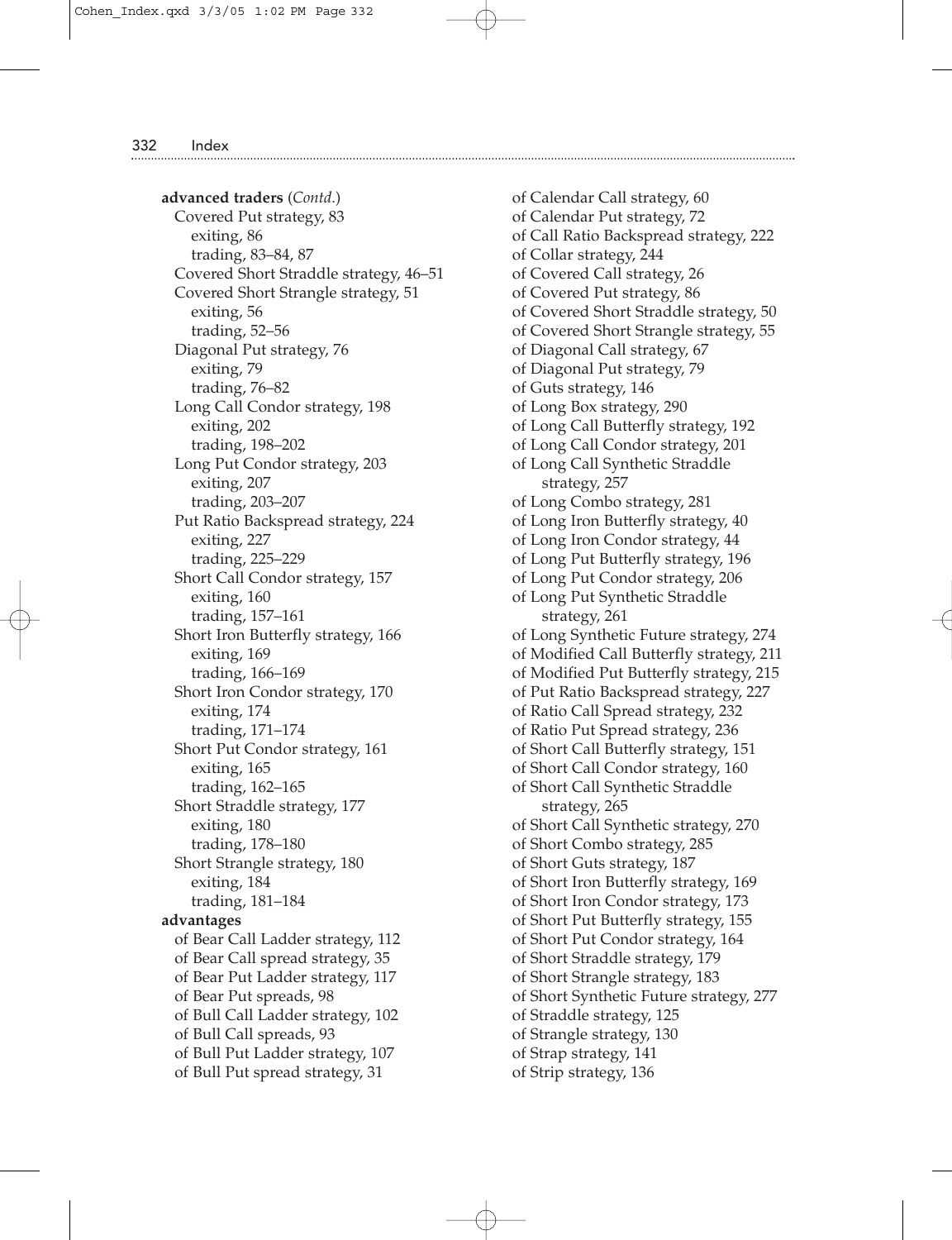of Synthetic Call strategy, 249 of Synthetic Put strategy, 253 **aggressively bearish market outlook, 225 aggressively bullish market outlook, 220 analysis, 3.** *See also* **strategy ATM (At the Money), 5** Bear Put Ladder strategy, 116 Bear Put spreads, 97 Bull Call Ladder strategy, 101 Bull Call spreads, 92 Calendar Call strategy, 59 Calendar Put strategy, 71 Covered Call strategy, 25 Covered Put strategy, 85 Diagonal Call strategy, 65 Long Call Butterfly strategy, 190 Long Iron Butterfly strategy, 37 Long Put Butterfly strategy, 195 Modified Call Butterfly strategy, 210 Modified Put Butterfly strategy, 214 Short Call Butterfly strategy, 150 Short Iron Butterfly strategy, 167 Short Put Butterfly strategy, 154 Short Straddle strategy, 178 Straddle strategy, 124 Strap strategy, 140 Strip strategy, 136 **Average Daily Volume.** *See* **ADV**

### B

**backspreads, 219** Call Ratio Backspread strategy, 220 exiting, 223 trading, 220–224 Put Ratio Backspread strategy, 224 exiting, 227 trading, 225–229 Ratio Call Spread strategy, 229 exiting, 232 trading, 229–230, 233 Ratio Put Spread strategy, 233 exiting, 237 trading, 234–235, 237–238 **Bear Call Ladder strategy, 99, 109** exiting, 113 trading, 109–113

**Bear Call Ladder strategy,109 Bear Call spread strategy, 32.** *See also* **Long Iron Butterfly** exiting, 36 trading, 33–36 **Bear Put Ladder strategy, 114** exiting, 118 trading, 114–118 **Bear Put spreads** exiting, 98 trading, 95–99 **bearish market condition strategies** Bear Call spread, 33 Covered Put strategy, 84 long put, 13 short call, 10 **bearish market outlook** Bear Put spreads, 96 Bull Put Ladder strategy, 105 Put Ratio Backspread strategy, 225 Ratio Call Spread strategy, 230 Short Combo strategy, 283 Short Synthetic Future strategy, 275 Synthetic Put strategy, 251 **bed and breakfast sales (taxation), 295 breakeven lines (creation of risk profile charts), 2 Bull Call Ladder strategy** exiting, 103 trading, 100–103 **Bull Call spreads** exiting, 94 trading, 91–94 **Bull Put Ladder strategy, 104** exiting, 108 trading, 104–108 **Bull Put spread strategy, 28.** *See also* **Long Iron Butterfly** exiting, 32 trading, 29–32 **bullish market condition strategies** Bull Call spreads, 91 Bull Put spread, 29 Calendar Call strategy, 58, 71 Covered Call strategy, 24 Covered Short Straddle, 48 Covered Short Strangle, 53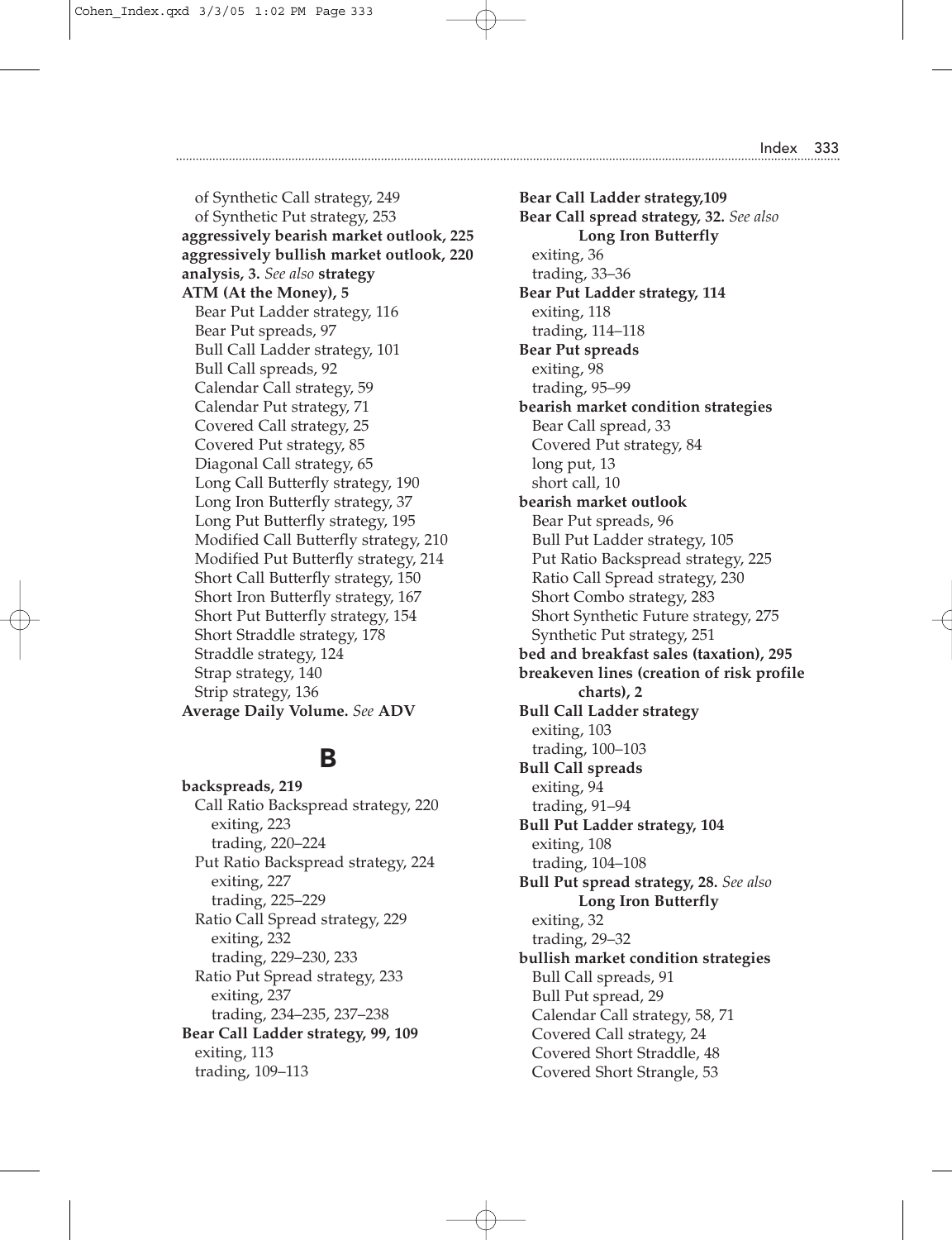**bullish market condition strategies** (*Contd*.) Diagonal Call strategy, 65 Diagonal Put strategy, 77 long calls, 6 short puts, 17 **bullish market outlook** Bear Call Ladder strategy, 110 Call Ratio Backspread strategy, 220 Collar strategy, 242 Long Combo strategy, 279 Long Synthetic Future strategy, 272 Modified Call Butterfly strategy, 209 Modified Put Butterfly strategy, 213 Ratio Put Spread strategy, 234 Synthetic Call strategy, 247 **buying.** *See also* **trading** calls, 4–5 long calls, 5–8 Long Iron Butterfly strategy, 40 long puts, 13 puts, 4 short calls, 9–12 short puts, 16–20

# C

**Calendar Call strategy, 57** exiting, 61 trading, 57–62 **Calendar Put strategy, 70** exiting, 73 trading, 70–75 **Call Ratio Backspread strategy, 220** exiting, 223 trading, 220–224 **calls** Bear Call Ladder strategy, 99, 109 exiting, 113 trading, 109–113 Bear Call spread strategy exiting, 36 trading, 33–36 Bear Call strategy, 32 Bear Put spreads, 95 Bull Call Ladder strategy exiting, 103 trading, 100, 102–103

Bull Call spreads, 90 exiting, 94 trading, 91–94 buying, 4–5 Calendar Call strategy, 57 exiting, 61 trading, 57–62 Call Ratio Backspread strategy, 220 exiting, 223 trading, 220–224 Collar strategy, 240 exiting, 245 trading, 241–245 Covered Call strategy, 23 exiting, 27 taxation, 299–301 trading, 23–28 Covered Short Straddle strategy, 46–51 Covered Short Strangle strategy, 51 exiting, 56 trading, 52–56 Diagonal Call strategy, 63 exiting, 67 trading, 64–69 long calls, 5 selling, 8 trading, 5–8 Long Box strategy, 287 exiting, 290 trading, 287, 290–291 Long Call Butterfly strategy, 189 exiting, 192 trading, 189–193 Long Call Condor strategy, 198 exiting, 202 trading, 198–202 Long Call Synthetic Straddle strategy, 254 exiting, 258 trading, 255–258 Long Combo strategy, 279 exiting, 282 trading, 279–282 Long Iron Butterfly strategy, 37 exiting, 40 trading, 37–39, 41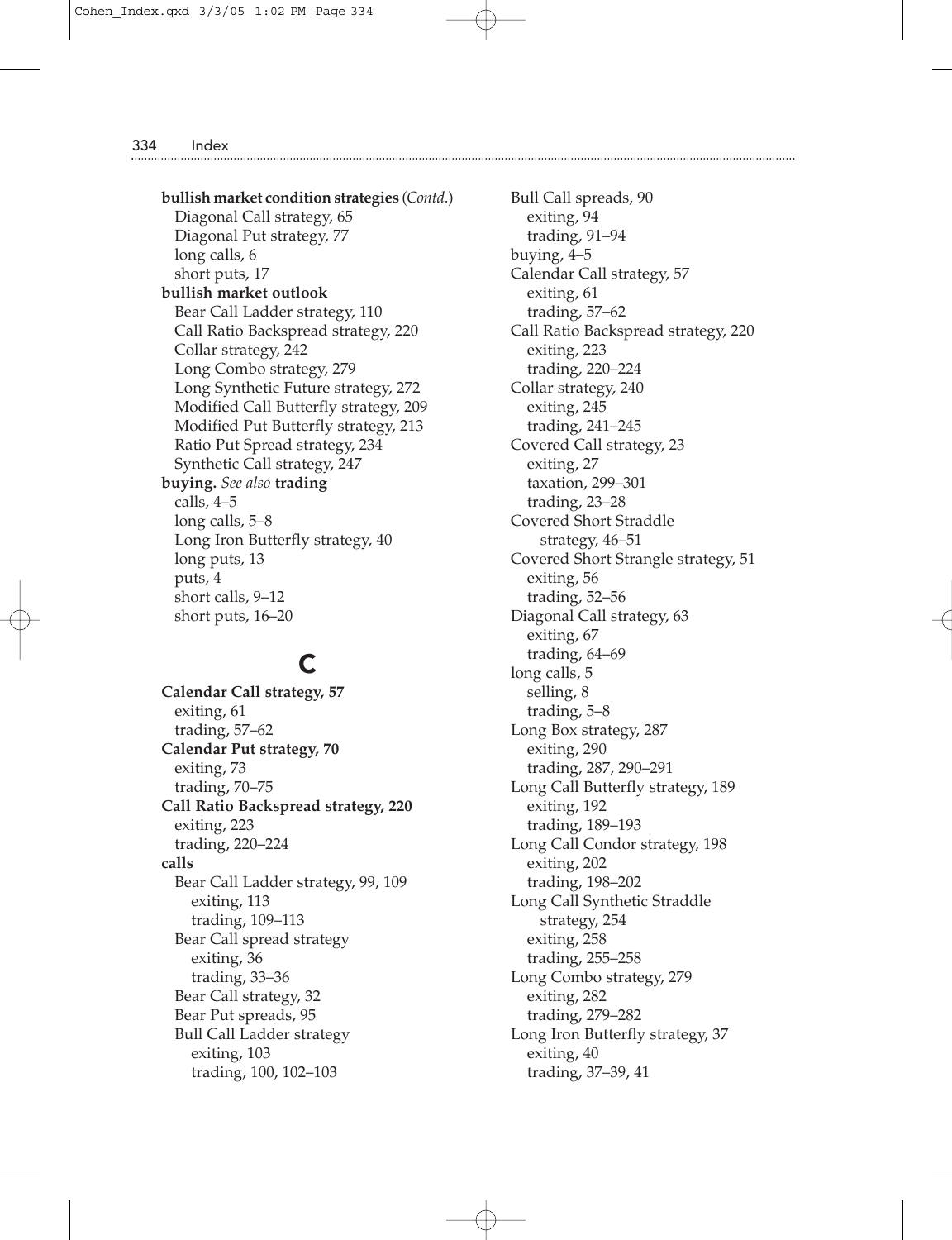Long Iron Condor strategy, 41–45 Long Synthetic Future strategy, 271 exiting, 274 trading, 272–274 Modified Call Butterfly strategy, 208 exiting, 211 trading, 208–212 Ratio Call Spread strategy, 229 exiting, 232 trading, 229–233 short calls buying, 12 trading, 9–10 Short Call Butterfly strategy, 148 exiting, 151 trading, 148–151 Short Call Condor strategy, 157 exiting, 160 trading, 157–161 Short Call Synthetic Straddle strategy, 263 exiting, 266 trading, 263–266 Short Combo strategy, 283 exiting, 286 trading, 283–286 Short Synthetic Future strategy, 275 exiting, 278 trading, 275–278 strike price. *See* strike price synthetic (taxation), 299 Synthetic Call strategy, 246 exiting, 249 trading, 246–250 writing, 4 **capital gains taxation (stocks), 294 capped rewards.** *See also* **reward capped risk, 6.** *See also* **risk charts (risk profiles), 1 Collar (synthetic) strategy, 240** exiting, 245 trading, 241–245 **conservatively bullish market outlook.** *See also* **bullish market outlook** Collar strategy, 242 Synthetic Call strategy, 247 **contracts, 5**

**Covered Call strategy, 23** Covered Short Straddle strategy, 46 Covered Short Strangle strategy, 51 Diagonal Call strategy, 63 exiting, 27 taxation, 299–301 trading, 23–28 **Covered Put strategy, 83** exiting, 86 trading, 83–87 **Covered Short Straddle strategy, 46–51 Covered Short Strangle strategy, 51** trading, 52–56

### D

**decay (of time)** Bear Call Ladder strategy, 110 Bear Call spread strategy, 34 Bear Put Ladder strategy, 115 Bear Put spread strategy, 96 Bull Call Ladder strategy, 101 Bull Call spreads, 91 Bull Put Ladder strategy, 105 Bull Put spread strategy, 30 Calendar Call strategy, 59 Calendar Put strategy, 71 Call Ratio Backspread strategy, 221 Collar strategy, 242 Covered Call strategy, 25 Covered Put strategy, 85 Covered Short Straddle strategy, 48 Covered Short Strangle strategy, 54 Diagonal Call strategy, 65 Diagonal Put strategy, 77 Guts strategy, 145 Long Box strategy, 288 Long Call Butterfly strategy, 190 Long Call Condor strategy, 199 Long Call strategy, 6 Long Call Synthetic Straddle strategy, 256 Long Combo strategy, 280 Long Iron Butterfly strategy, 38 Long Iron Condor strategy, 43 Long Put Butterfly strategy, 195 Long Put Condor strategy, 205 Long Put strategy, 14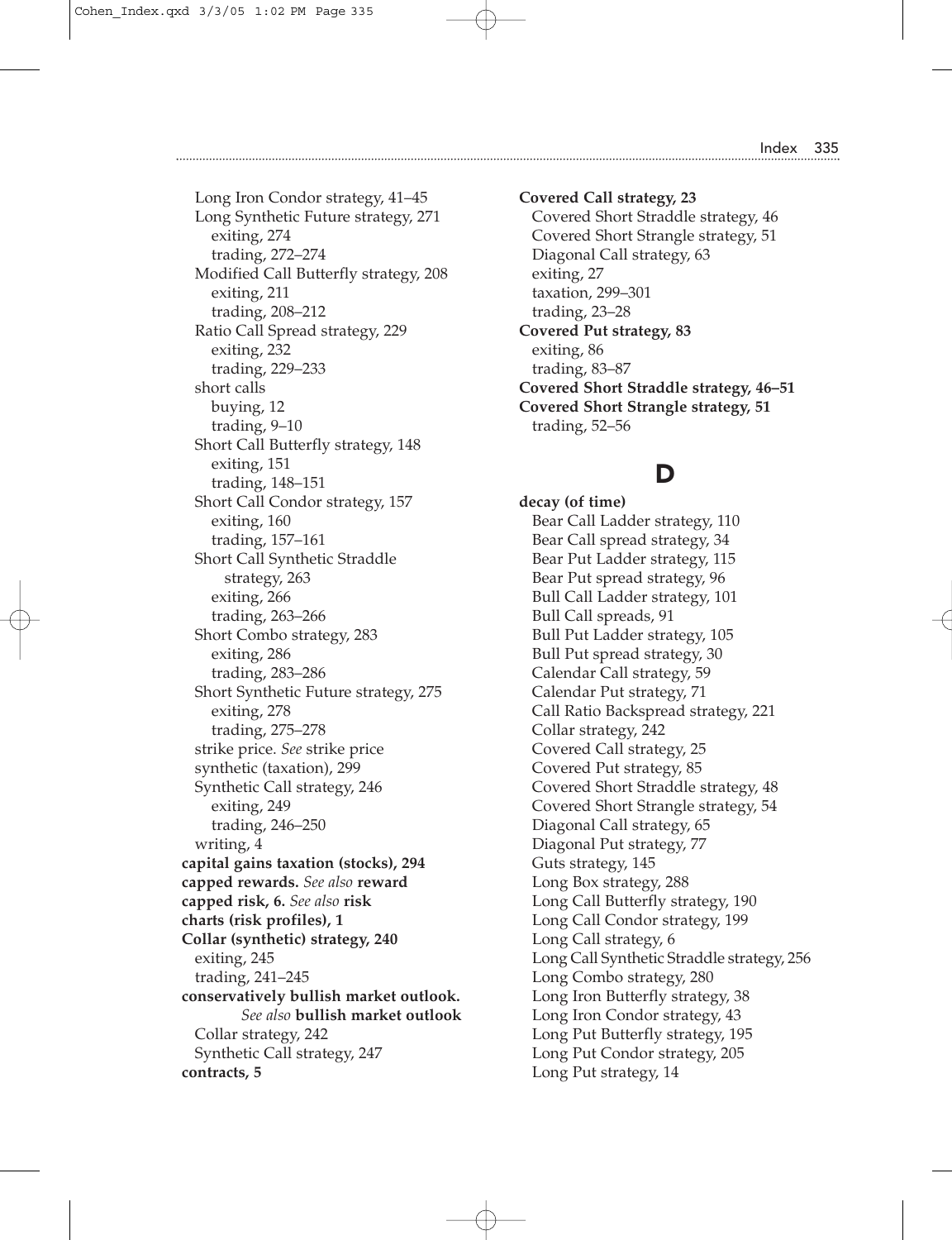**decay (of time)** (*Contd*.) Long Synthetic Future strategy, 272 Modified Call Butterfly strategy, 209 Modified Put Butterfly strategy, 214 Put Ratio Backspread strategy, 226 Ratio Call Spread strategy, 230 Ratio Put Spread strategy, 235 Short Call Butterfly strategy, 149 Short Call Condor strategy, 158 Short Call strategy, 10 Short Call Synthetic Straddle strategy, 264 Short Call Synthetic strategy, 268 Short Combo strategy, 284 Short Guts strategy, 186 Short Iron Butterfly strategy, 167 Short Iron Condor strategy, 172 Short Put Butterfly strategy, 154 Short Put Condor strategy, 163 Short Put strategy, 18 Short Straddle strategy, 178 Short Strangle strategy, 182 Short Synthetic Future strategy, 276 Straddle strategy, 124 Strangle strategy, 129 Strap strategy, 140 Strip strategy, 134 Synthetic Call strategy, 247 Synthetic Put strategy, 251 **Diagonal Call strategy, 63** exiting, 67 trading, 64–69 **Diagonal Put strategy, 76** exiting, 79 trading, 76–82 **direction neutral market condition strategy** Long Iron Butterfly, 38 Long Iron Condor, 42 **direction neutral market outlook** Bear Put Ladder strategy, 115 Bull Call Ladder strategy, 100 Guts strategy, 144 Long Box strategy, 288 Long Call Butterfly strategy, 189 Long Call Condor strategy, 199 Long Put Butterfly strategy, 194

Long Put Condor strategy, 204 Short Call Butterfly strategy, 149 Short Call Condor strategy, 158 Short Call Synthetic Straddle strategy, 264 Short Call Synthetic strategy, 268 Short Guts strategy, 185 Short Iron Butterfly strategy, 167 Short Iron Condor strategy, 171 Short Put Butterfly strategy, 153 Short Put Condor strategy, 162 Short Straddle strategy, 177 Short Strangle strategy, 181 Straddle strategy, 123 Strangle strategy, 128 **direction neutral to moderately bullish market outlook** Modified Call Butterfly strategy, 209 Modified Put Butterfly strategy, 213 **disadvantages** of Bear Call Ladder strategy, 112 of Bear Call spread strategy, 35 of Bear Put Ladder strategy, 117 of Bear Put spreads, 98 of Bull Call Ladder strategy, 103 of Bull Call spreads, 93 of Bull Put Ladder strategy, 107 of Bull Put spread strategy, 31 of Calendar Call strategy, 60 of Calendar Put strategy, 73 of Call Ratio Backspread strategy, 223 of Collar strategy, 244 of Covered Call strategy, 27 of Covered Put strategy, 86 of Covered Short Straddle strategy, 50 of Covered Short Strangle strategy, 56 of Diagonal Call strategy, 67 of Diagonal Put strategy, 79 of Guts strategy, 146 of Long Box strategy, 290 of Long Call Butterfly strategy, 192 of Long Call Condor strategy, 201 of Long Call Synthetic Straddle strategy, 257 of Long Combo strategy, 281 of Long Iron Butterfly strategy, 40 of Long Iron Condor strategy, 45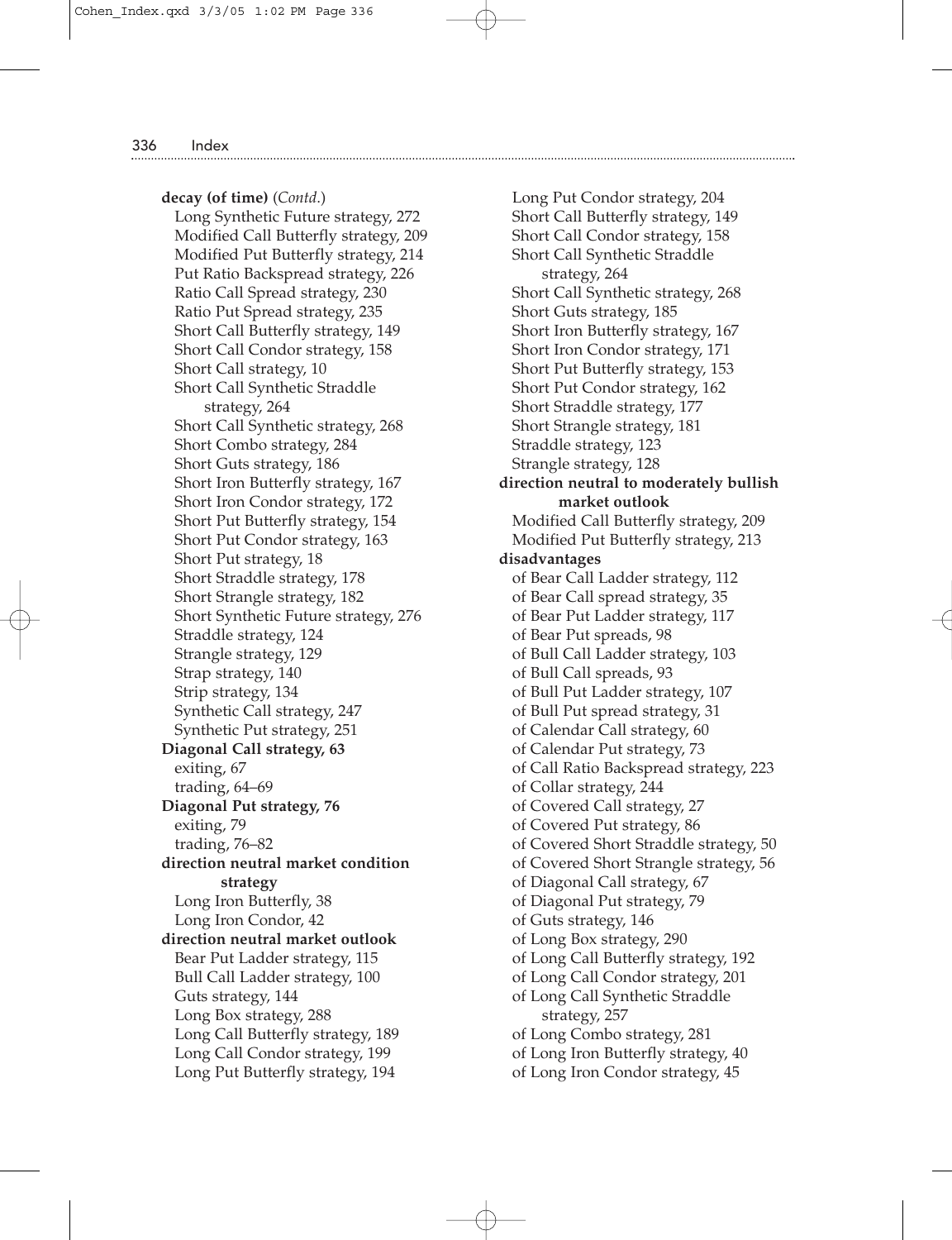of Long Put Condor strategy, 206 of Long Put Synthetic Straddle strategy, 262 of Long Synthetic Future strategy, 274 of Modified Call Butterfly strategy, 211 of Modified Put Butterfly strategy, 216 of Put Ratio Backspread strategy, 227 of Ratio Call Spread strategy, 232 of Ratio Put Spread strategy, 236 of Short Call Butterfly strategy, 151 of Short Call Condor strategy, 160 of Short Call Synthetic Straddle strategy, 266 of Short Call Synthetic strategy, 270 of Short Combo strategy, 285 of Short Guts strategy, 188 of Short Iron Butterfly strategy, 169 of Short Iron Condor strategy, 173 of Short Put Butterfly strategy, 155 of Short Put Condor strategy, 164 of Short Straddle strategy, 179 of Short Strangle strategy, 183 of Short Synthetic Future strategy, 277 of Straddle strategy, 125 of Strangle strategy, 131 of Strap strategy, 141 of Strip strategy, 136 of Synthetic Call strategy, 249 of Synthetic Put strategy, 253

of Long Put Butterfly strategy, 196

### E

### **exercising options (taxation), 297 exiting**

Bear Call Ladder strategy, 113 Bear Call spread strategy, 36 Bear Put Ladder strategy, 118 Bear Put spreads, 98 Bull Call Ladder strategy, 103 Bull Call spreads, 94 Bull Put Ladder strategy, 108 Bull Put spreads, 32 Calendar Call strategy, 61 Calendar Put strategy, 73 Call Ratio Backspread strategy, 223 Collar strategy, 245

Covered Call strategy, 27 Covered Put strategy, 86 Covered Short Strangle strategy, 56 Diagonal Call strategy, 67 Diagonal Put strategy, 79 Guts strategy, 147 Long Box strategy, 290 Long Call Butterfly strategy, 192 Long Call Condor strategy, 202 Long Call Synthetic Straddle strategy, 258 Long Combo strategy, 282 Long Iron Butterfly strategy, 40 Long Put Butterfly strategy, 197 Long Put Condor strategy, 207 Long Put Synthetic Straddle strategy, 262 Long Synthetic Future strategy, 274 Modified Call Butterfly strategy, 211 Modified Put Butterfly strategy, 216 Put Ratio Backspread strategy, 227 Ratio Call Spread strategy, 232 Ratio Put Spread strategy, 237 Short Call Butterfly strategy, 151 Short Call Condor strategy, 160 Short Call Synthetic Straddle strategy, 266 Short Call Synthetic strategy, 270 Short Combo strategy, 286 Short Guts strategy, 188 Short Iron Butterfly strategy, 169 Short Iron Condor strategy, 174 Short Put Butterfly strategy, 156 Short Put Condor strategy, 165 Short Straddle strategy, 180 Short Strangle strategy, 184 Short Synthetic Future strategy, 278 Straddle strategy, 126 Strangle strategy, 131 Strap strategy, 142 Strip strategy, 136 Synthetic Call strategy, 249 Synthetic Put strategy, 253 **expert traders** Covered Call strategy, 23 exiting, 27 trading, 23–28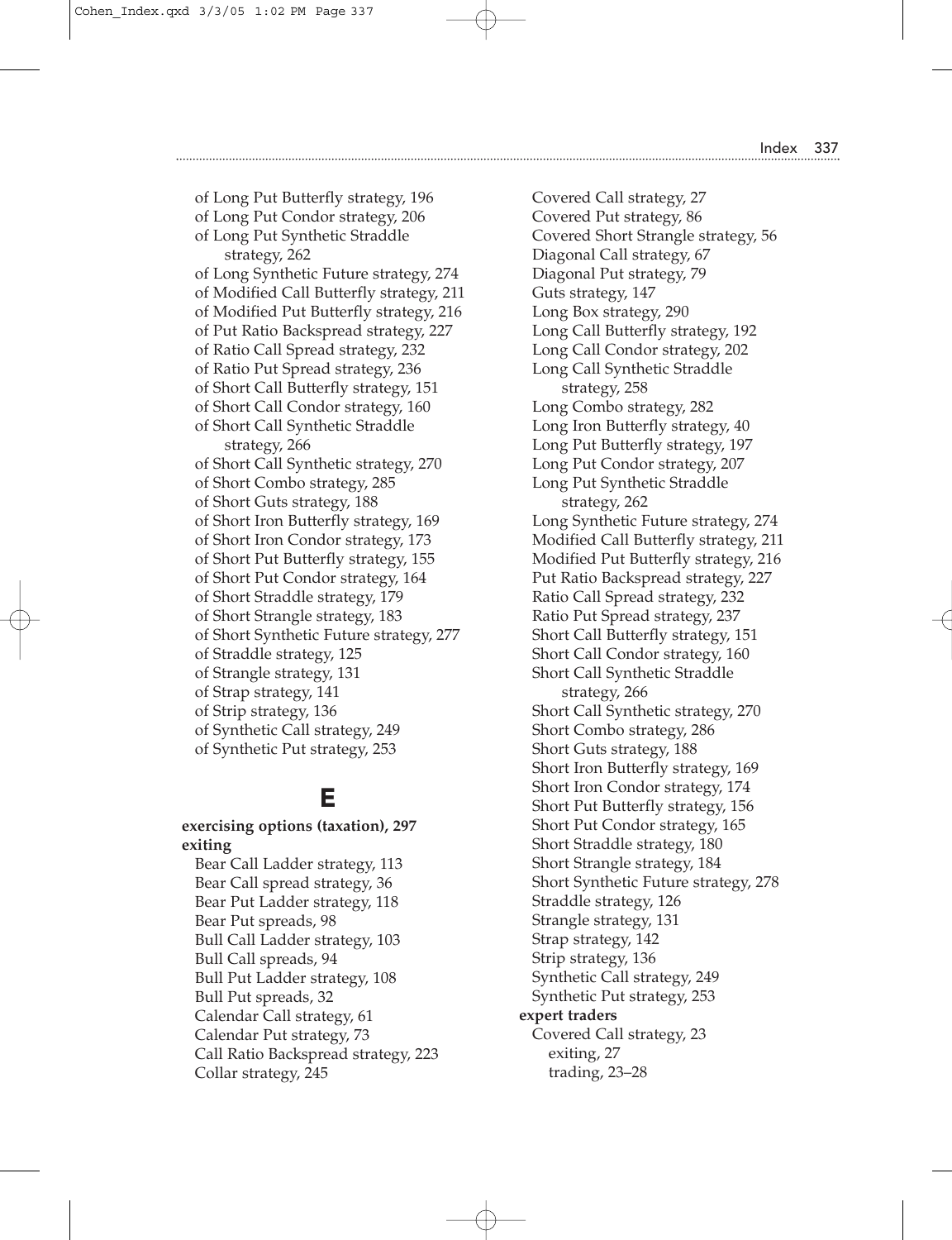**expert traders** (*Contd*.) Guts strategy, 143 exiting, 147 trading, 144–147 Long Box strategy, 287 exiting, 290 trading, 287–291 Long Call Synthetic Straddle strategy, 254 exiting, 258 trading, 255–258 Long Combo strategy, 279 exiting, 282 trading, 279–282 Long Put Synthetic Straddle strategy, 258 exiting, 262 trading, 259–263 Long Synthetic Future strategy, 271 exiting, 274 trading, 272–274 Modified Call Butterfly strategy, 208 exiting, 211 trading, 208–212 Modified Put Butterfly strategy, 212 exiting, 216 trading, 213–217 Ratio Call Spread strategy, 229 exiting, 232 trading, 229–233 Ratio Put Spread strategy, 233 exiting, 237 trading, 234–238 Short Call Synthetic Straddle strategy, 263 exiting, 266 trading, 263–266 Short Combo strategy, 283 exiting, 286 trading, 283–286 Short Guts strategy, 185 exiting, 188 trading, 185–188 Short Put Synthetic Straddle strategy exiting, 270 trading, 267–271 Short Synthetic Future strategy, 275

exiting, 278 trading, 275–278 Strap strategy, 137–138 exiting, 142 trading, 138–141 Strip strategy, 132–133 exiting, 136 trading, 133–136 **expiration** Bear Call Ladder strategy, 111 Bear Call spread strategy, 34 Bear Put Ladder strategy, 116 Bear Put spreads, 97 Bull Cal Ladder strategy, 101 Bull Call spreads, 92 Bull Put Ladder strategy, 106 Bull Put spread strategy, 30 Calendar Call strategy, 59 Calendar Put strategy, 71 Call Ratio Backspread strategy, 221 Collar strategy, 243 Covered Call strategy, 25 Covered Put strategy, 85 Covered Short Straddle strategy, 49 Covered Short Strangle strategy, 54 Diagonal Call strategy, 66 Diagonal Put strategy, 77 Guts strategy, 145 Long Box strategy, 289 Long Call Butterfly strategy, 190 Long Call Condor strategy, 200 Long Call Synthetic Straddle strategy, 256 Long Combo strategy, 280 Long Iron Butterfly strategy, 38 Long Iron Condor strategy, 43 Long Put Butterfly strategy, 195 Long Put Condor strategy, 205 Long Put Synthetic Straddle strategy, 260 Long Synthetic Future strategy, 273 Modified Call Butterfly strategy, 210 Modified Put Butterfly strategy, 214 Put Ratio Backspread strategy, 226 Ratio Call Spread strategy, 230 Ratio Put Spread strategy, 235 Short Call Butterfly strategy, 149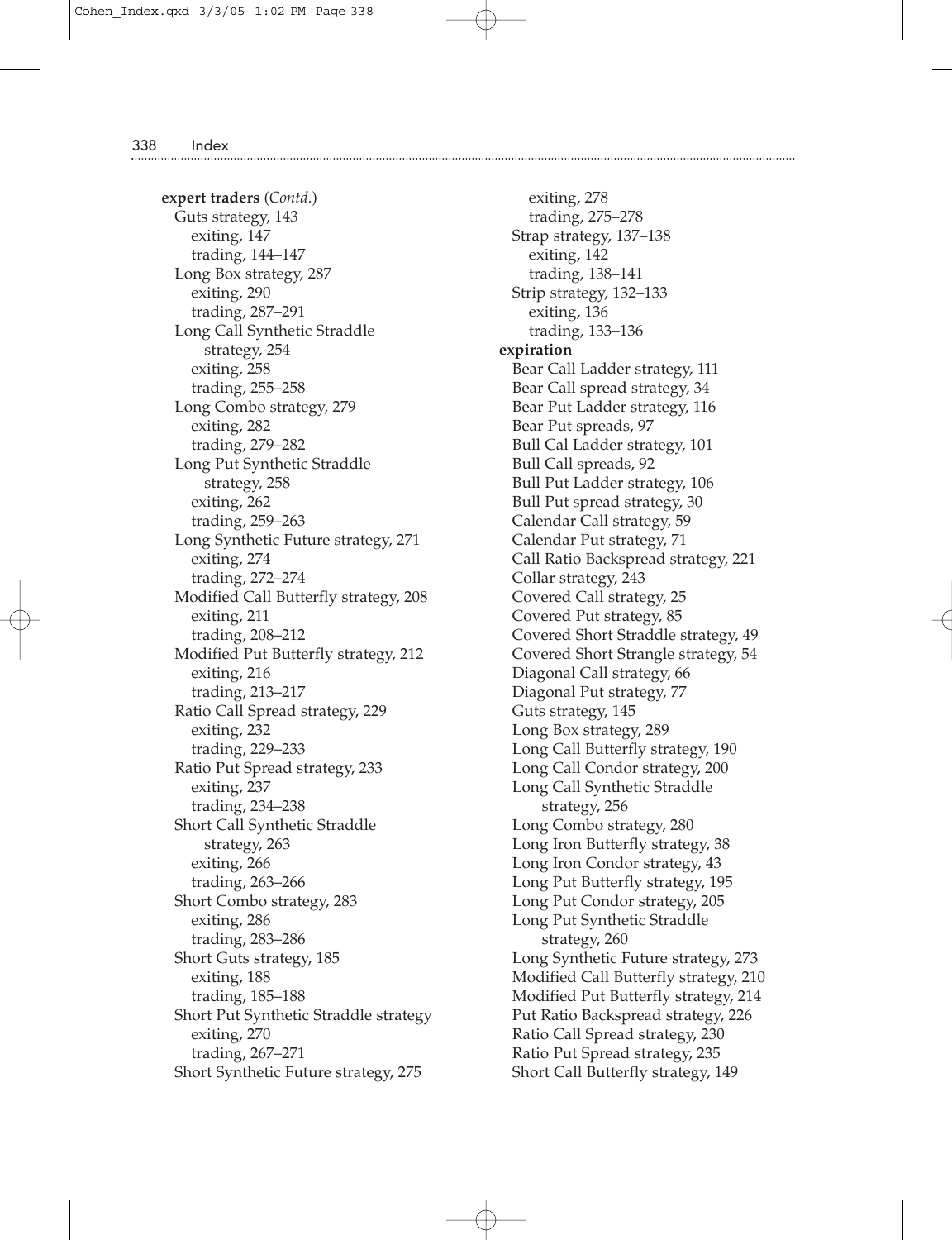Short Call Condor strategy, 158 Short Call Synthetic Straddle strategy, 264 Short Call Synthetic strategy, 268 Short Combo strategy, 284 Short Guts strategy, 186 Short Iron Butterfly strategy, 167 Short Iron Condor strategy, 172 Short Put Butterfly strategy, 154 Short Put Condor strategy, 163 Short Straddle strategy, 178 Short Strangle strategy, 182 Short Synthetic Future strategy, 276 Straddle strategy, 124 Strangle strategy, 129 Strap strategy, 140 Strip strategy, 135 Synthetic Call strategy, 248 Synthetic Put strategy, 252

### F

**futures** contracts, 5 Long Box strategy, 287 exiting, 290 trading, 28–291 Long Combo strategy, 279 exiting, 282 trading, 279–282 Long Synthetic Future strategy, 271 exiting, 274 trading, 272–274 Short Combo strategy, 283 exiting, 286 trading, 283–286 Short Synthetic Future strategy, 275 exiting, 278 trading, 275–278

# G–H

**Guts (volatility strategy), 143** exiting, 147 trading, 144–147 **horizontal spreads** Calendar Call, 57 Calendar Put strategy, 69

# I–J

**In the Money.** *See* **ITM income strategies, 21–22** Bear Call spread, 32 exiting, 36 trading, 33–36 Bear Put Ladder strategy, 115 Bull Call Ladder, 100 Bull Put spread, 28 exiting, 32 trading, 29–32 Calendar Call, 57 exiting, 61 trading, 57–62 Calendar Put, 70 exiting, 73 trading, 70–75 Covered Call, 23 Covered Call strategy exiting, 27 trading, 23–28 Covered Put, 83 exiting, 86 trading, 83–87 Covered Short Straddle, 46 trading, 47–51 Covered Short Strangle, 51 exiting, 56 trading, 52–56 Diagonal Call, 63 exiting, 67 trading, 64–69 Diagonal Put, 76 exiting, 79 trading, 76–82 direction neutral. *See* direction neutral market outlook Long Iron Butterfly, 37 exiting, 40 trading, 37–41 Long Iron Condor, 41 trading, 42–45 **increasing yield** Calendar Call strategy, 57–62 Calendar Put strategy, 70–75 Covered Put strategy, 83–87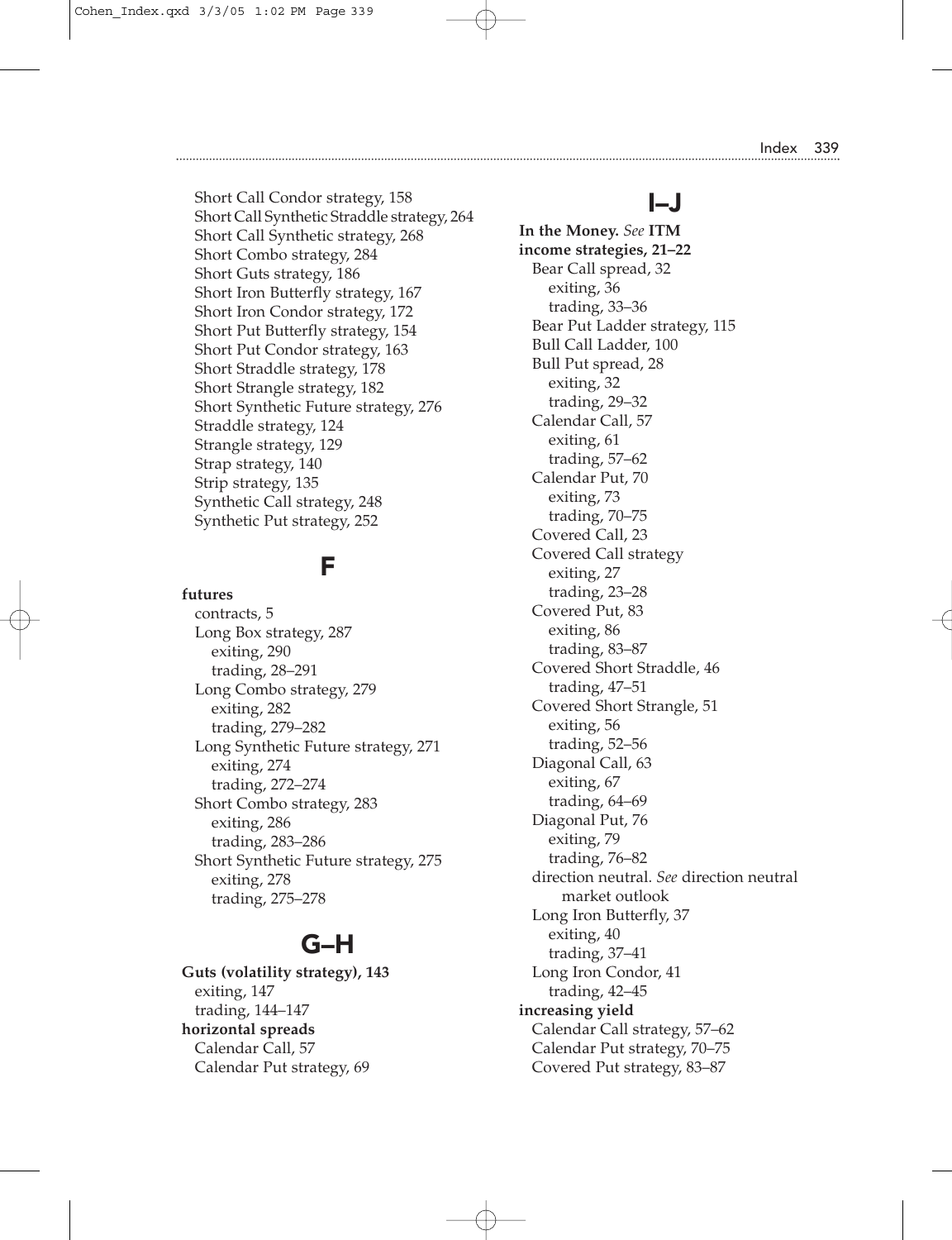**increasing yield** (*Contd*.) Covered Short Straddle strategy, 46–51 Covered Short Strangle strategy, 52–56 Diagonal Call strategy, 64–69 Diagonal Put strategy, 76–82 **intermediate strategy** Bear Put spreads, 95 Bull Call spreads, 90 **intermediate traders** Bear Call spread strategy, 32 exiting, 36 trading, 33–36 Bear Put spreads exiting, 98 trading, 95–99 Bull Call spreads exiting, 94 trading, 91–94 Bull Put spread strategy, 28 exiting, 32 trading, 29–32 Calendar Call strategy, 57 exiting, 61 trading, 57–62 Collar strategy, 240 exiting, 245 trading, 241–245 Diagonal Call strategy, 63 exiting, 67 trading, 64–69 Long Call Butterfly strategy, 189 exiting, 192 trading, 189–193 Long Iron Butterfly strategy, 37 exiting, 40 trading, 37–41 Long Iron Condor strategy, 41–45 Long Put Butterfly strategy, 193 exiting, 197 trading, 194–197 Short Call Butterfly strategy, 148 exiting, 151 trading, 148–151 Short Put Butterfly strategy, 152 exiting, 156 trading, 153–156

Straddle strategy, 121 exiting, 126 trading, 122–126 Strangle strategy, 127 exiting, 131 trading, 128–131 **ITM (In the Money), 5** Calendar Put strategy, 71 Diagonal Call strategy, 65 Diagonal Put strategy, 76 Guts strategy, 146 Short Guts strategy, 187

### K–L

**leverage** long call, 8 long put, 16 short put, 20 **leveraged strategies, 219** Call Ratio Backspread, 220 exiting, 223 trading, 220–224 Put Ratio Backspread, 224 exiting, 227 trading, 225–229 Ratio Call Spread, 229 exiting, 232 trading, 229–233 Ratio Put Spread, 233 exiting, 237 trading, 234–238 **liquidity** Bear Call Ladder strategy, 111 Bear Call spread strategy, 34 Bear Put Ladder strategy, 116 Bear Put spreads, 96 Bull Call Ladder strategy, 101 Bull Call spreads, 92 Bull Put Ladder strategy, 106 Bull Put spread strategy, 30 Calendar Call strategy, 59 Calendar Put strategy, 71 Call Ratio Backspread strategy, 221 Collar strategy, 243 Covered Call strategy, 25 Covered Put strategy, 85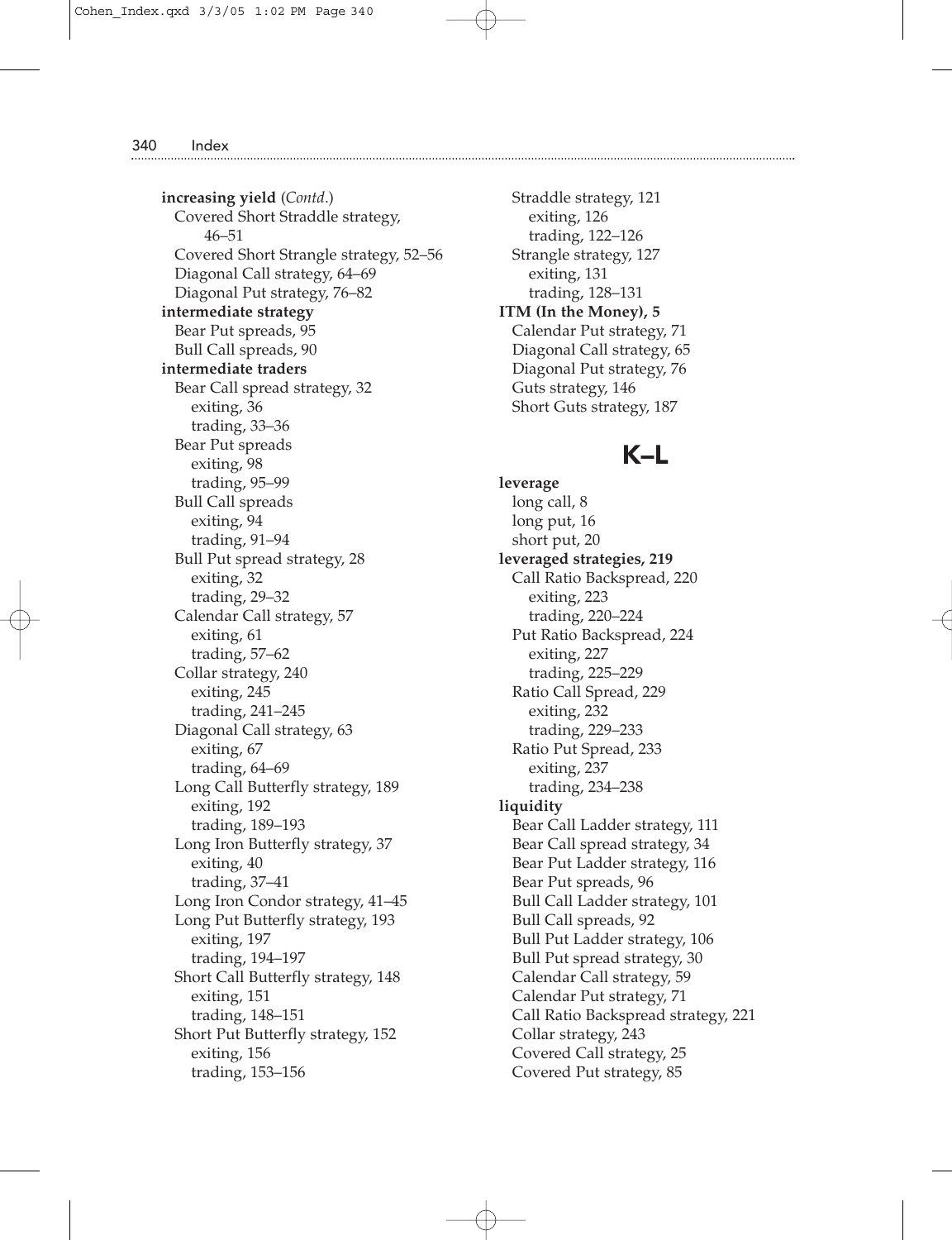Covered Short Straddle strategy, 48 Covered Short Strangle strategy, 54 Diagonal Call strategy, 65 Diagonal Put strategy, 77 Guts strategy, 145 Long Box strategy, 288 Long Call Butterfly strategy, 190 Long Call Condor strategy, 200 Long Call Synthetic Straddle strategy, 256 Long Combo strategy, 280 Long Iron Butterfly strategy, 38 Long Iron Condor strategy, 43 Long Put Butterfly strategy, 195 Long Put Condor strategy, 205 Long Put Synthetic Straddle strategy, 260 Long Synthetic Future strategy, 272 Modified Call Butterfly strategy, 209 Modified Put Butterfly strategy, 214 Put Ratio Backspread strategy, 226 Ratio Call Spread strategy, 230 Ratio Put Spread strategy, 235 Short Call Butterfly strategy, 149 Short Call Condor strategy, 158 Short Call Synthetic Straddle strategy, 264 Short Call Synthetic strategy, 268 Short Combo strategy, 284 Short Guts strategy, 186 Short Iron Butterfly strategy, 167 Short Iron Condor strategy, 172 Short Put Butterfly strategy, 154 Short Put Condor strategy, 163 Short Straddle strategy, 178 Short Strangle strategy, 182 Short Synthetic Future strategy, 276 Straddle strategy, 124 Strangle strategy, 129 Strap strategy, 140 Strip strategy, 134 Synthetic Call strategy, 247 Synthetic Put strategy, 251 **Long Box strategy, 287** exiting, 290 trading, 287–291

**Long Call Butterfly strategy, 189** exiting, 192 trading, 189–193 **Long Call Condor strategy, 198** exiting, 202 trading, 198–202 **Long Call Synthetic Straddle strategy, 254** exiting, 258 trading, 255–258 **long calls, 5** selling, 8 trading, 5–8 **Long Combo strategy, 279** exiting, 282 trading, 279–282 **Long Iron Butterfly strategy, 37** exiting, 40 trading, 37–41 **Long Iron Condor strategy, 41–45 long options (taxation), 296–297 Long Put Butterfly strategy, 193** exiting, 197 trading, 194–197 **Long Put Condor strategy, 203** exiting, 207 trading, 203–207 **Long Put Synthetic Straddle strategy, 258** exiting, 262 trading, 259–263 **long puts** selling, 16 trading, 13 **Long Synthetic Future strategy, 271** exiting, 274 trading, 272–274 **loss** Bear Call Ladder strategy, 112 Bear Call spread strategy, 35 Bear Put Ladder strategy, 117 Bear Put spreads, 98 Bull Call Ladder strategy, 103 Bull Call spreads, 93 Bull Put Ladder strategy, 107 Bull Put spread strategy, 31 Calendar Call strategy, 60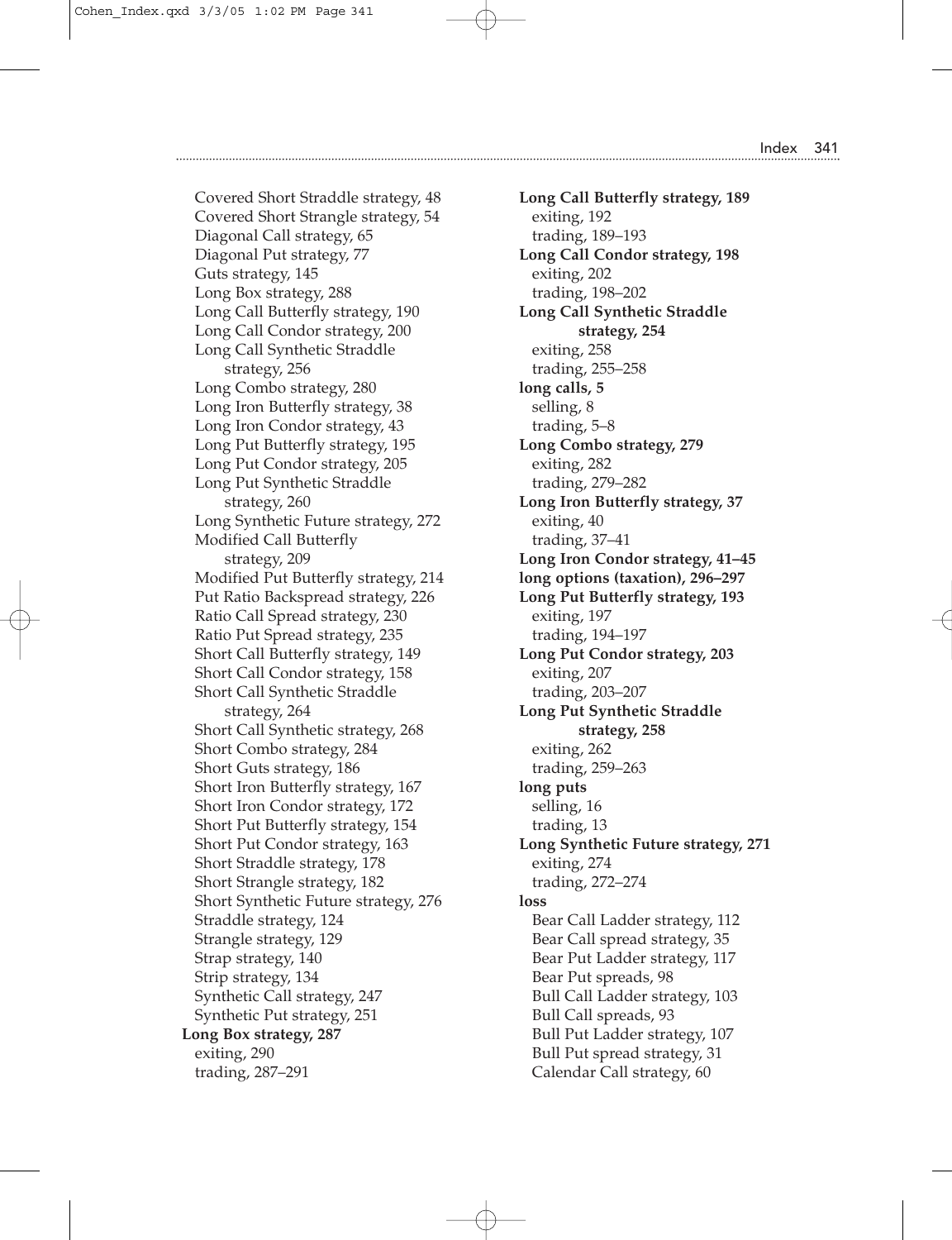**loss** (*Contd*.) Calendar Put strategy, 73 Call Ratio Backspread strategy, 223 Collar strategy, 244 Covered Call strategy, 27 Covered Put strategy, 86 Covered Short Straddle strategy, 50 Covered Short Strangle strategy, 56 Diagonal Call strategy, 67 Diagonal Put strategy, 79 Guts strategy, 146 Long Box strategy, 290 Long Call Butterfly strategy, 192 Long Call Condor strategy, 201 Long Call Synthetic Straddle strategy, 257 Long Combo strategy, 281 Long Iron Butterfly strategy, 40 Long Iron Condor strategy, 45 Long Put Butterfly strategy, 196 Long Put Condor strategy, 206 Long Put Synthetic Straddle strategy, 262 Long Synthetic Future strategy, 274 mitigation. *See* mitigation of loss Modified Call Butterfly strategy, 211 Modified Put Butterfly strategy, 216 Put Ratio Backspread strategy, 227 Ratio Call Spread strategy, 232 Ratio Put Spread strategy, 236 risk profile charts, 1 Short Call Butterfly strategy, 151 Short Call Condor strategy, 160 Short Call Synthetic Straddle strategy, 266 Short Call Synthetic strategy, 270 Short Combo strategy, 285 Short Guts strategy, 188 Short Iron Butterfly strategy, 169 Short Iron Condor strategy, 173 Short Put Butterfly strategy, 155 Short Put Condor strategy, 164 Short Straddle strategy, 179 Short Strangle strategy, 183 Short Synthetic Future strategy, 277 Straddle strategy, 125 Strangle strategy, 131

Strap strategy, 141 Strip strategy, 136 Synthetic Call strategy, 249 Synthetic Put strategy, 253

### M

**market outlook** Bear Call Ladder strategy, 110 Bear Call spread strategy, 33 Bear Put Ladder strategy, 115 Bear Put spreads, 96 Bull Call Ladder strategy, 100 Bull Call spreads, 91 Bull Put Ladder strategy, 105 Bull Put spread strategy, 29 Calendar Call strategy, 58, 71 Call Ratio Backspread strategy, 220 Collar strategy, 242 Covered Call strategy, 24 Covered Put strategy, 84 Covered Short Straddle strategy, 48 Covered Short Strangle strategy, 53 Diagonal Call strategy, 65 Diagonal Put strategy, 77 Guts strategy, 144 Long Box strategy, 288 Long Call Butterfly strategy, 189 Long Call Condor strategy, 199 Long Call Synthetic Straddle strategy, 255 Long Combo strategy, 279 Long Iron Butterfly strategy, 38 Long Iron Condor strategy, 42 Long Put Butterfly strategy, 194 Long Put Condor strategy, 204 Long Put Synthetic Straddle strategy, 259 Long Synthetic Future strategy, 272 Modified Call Butterfly strategy, 209 Modified Put Butterfly strategy, 213 Put Ratio Backspread strategy, 225 Ratio Call Spread strategy, 230 Ratio Put Spread strategy, 234 Short Call Butterfly strategy, 149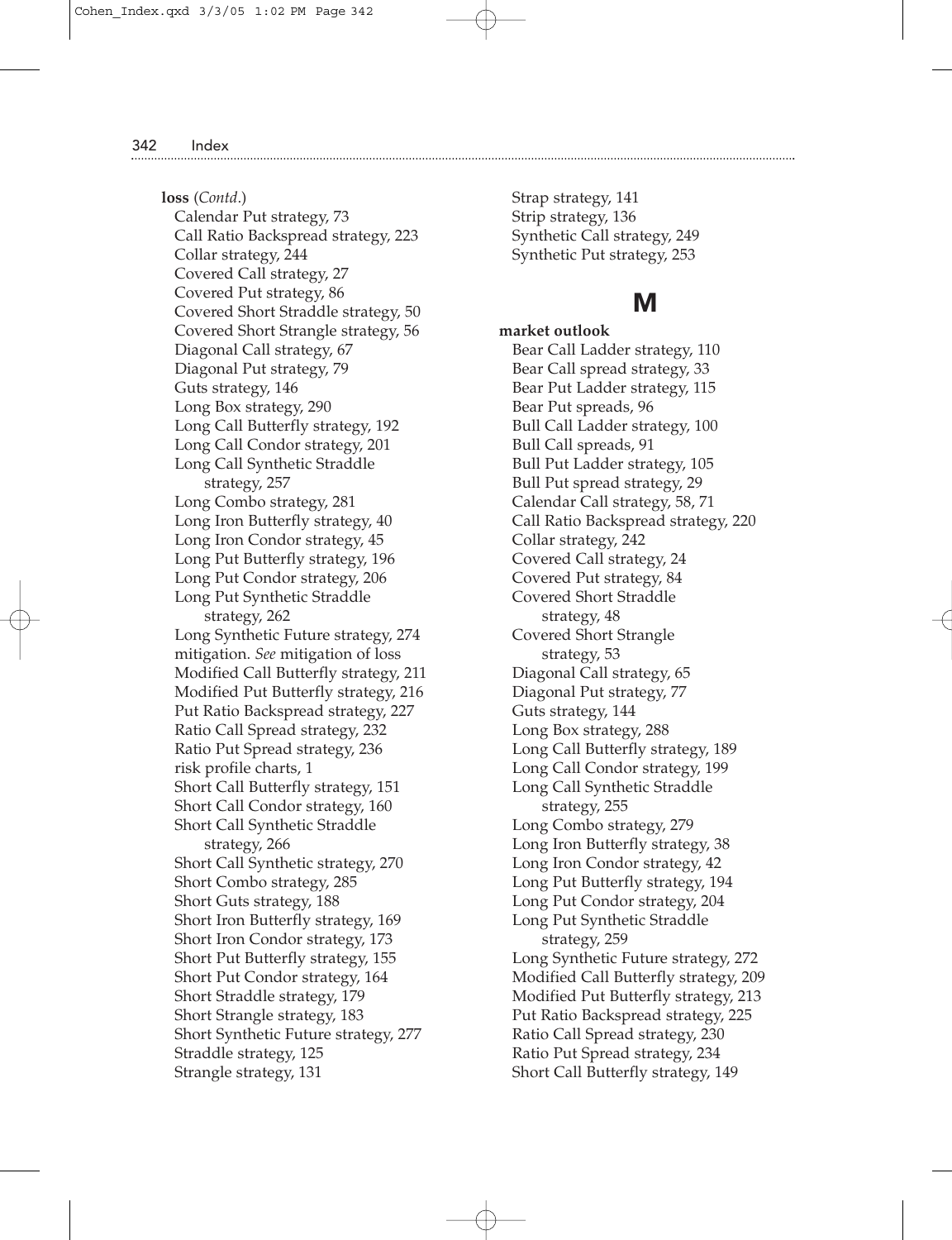Short Call Condor strategy, 158 Short Call Synthetic Straddle strategy, 264 Short Call Synthetic strategy, 268 Short Combo strategy, 283 Short Guts strategy, 185 Short Iron Butterfly strategy, 167 Short Iron Condor strategy, 171 Short Put Butterfly strategy, 153 Short Put Condor strategy, 162 Short Put strategy, 17 Short Straddle strategy, 177 Short Strangle strategy, 181 Short Synthetic Future strategy, 275 Straddle strategy, 123 Strangle strategy, 128 Strap strategy, 139 Strip strategy, 134 Synthetic Call strategy, 247 Synthetic Put strategy, 251 **married puts.** *See* **Covered Put strategy mitigation of loss** Bear Call Ladder strategy, 113 Bear Call spread strategy, 36 Bear Put spreads, 98 Bull Call Ladder strategy, 103 Bull Call spread strategy, 94 Bull Put Ladder strategy, 108 Bull Put spread strategy, 32 Calendar Call strategy, 61 Calendar Put strategy, 73 Call Ratio Backspread strategy, 223 Collar strategy, 245 Covered Call strategy, 27 Covered Put strategy, 87 Covered Short Straddle strategy, 50 Covered Short Strangle strategy, 56 Diagonal Call strategy, 67 Diagonal Put strategy, 79 Guts strategy, 147 Long Box strategy, 290 Long Call Butterfly strategy, 192 Long Call Condor strategy, 202 Long Call Synthetic Straddle strategy, 258 Long Combo strategy, 282 Long Iron Butterfly strategy, 40 Long Iron Condor strategy, 45

Long Put Butterfly strategy, 197 Long Put Condor strategy, 207 Long Put Synthetic Straddle strategy, 262 Long Synthetic Future strategy, 274 Modified Call Butterfly strategy, 211 Modified Put Butterfly strategy, 216 Put Ratio Backspread strategy, 228 Ratio Call Spread strategy, 232 Ratio Put Spread strategy, 237 Short Call Butterfly strategy, 151 Short Call Condor strategy, 160 Short Call Synthetic Straddle strategy, 266 Short Call Synthetic strategy, 270 Short Combo strategy, 286 Short Guts strategy, 188 Short Iron Butterfly strategy, 169 Short Iron Condor strategy, 174 Short Put Butterfly strategy, 156 Short Put Condor, 165 Short Straddle strategy, 180 Short Strangle strategy, 184 Short Synthetic Future strategy, 278 Straddle strategy, 126 Strangle strategy, 131 Strap strategy, 142 Strip strategy, 136 Synthetic Call strategy, 249 Synthetic Put strategy, 253 **Modified Call Butterfly strategy, 208** exiting, 211 trading, 208–212 **Modified Put Butterfly strategy, 212** exiting, 216 trading, 213–217

### N

**naked calls, trading, 9–10 naked puts, trading, 16–19 net credit transactions** Bear Call Ladder strategy, 110 Bear Call spread strategy, 34 Bull Put Ladder strategy, 105 Bull Put spread strategy, 29 Call Ratio Backspread strategy, 221 Covered Put strategy, 85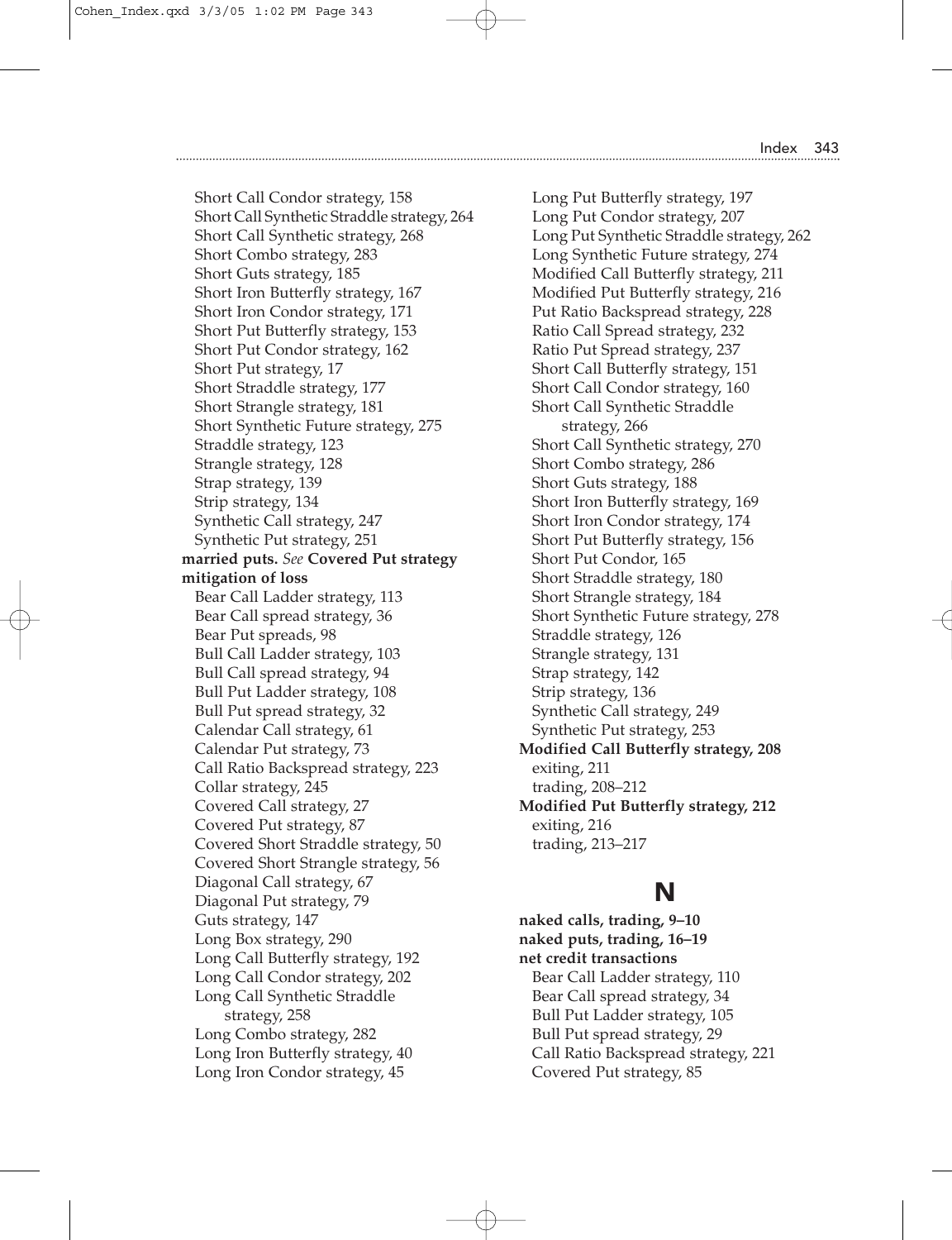**net credit transactions** (*Contd*.) Diagonal Put strategy, 77 Long Call Synthetic Straddle strategy, 256 Long Iron Butterfly strategy, 38 Long Iron Condor strategy, 43 Modified Put Butterfly strategy, 214 Put Ratio Backspread strategy, 225 Ratio Call Spread strategy, 230 Ratio Put Spread strategy, 234 Short Call Butterfly strategy, 149 Short Call Condor strategy, 158 Short Call Synthetic strategy, 268 Short Combo strategy, 283 Short Guts strategy, 186 Short Put Butterfly strategy, 153 Short Put Condor strategy, 162 Short Straddle strategy, 178 Short Strangle strategy, 182 Short Synthetic Future strategy, 276 Synthetic Put strategy, 251 **net debit transactions** Bear Call Ladder strategy, 110 Bear Put Ladder strategy, 115 Bear Put spreads, 96 Bull Call Ladder strategy, 101 Bull Call spreads, 91 Bull Put Ladder strategy, 105 Calendar Call strategy, 58 Calendar Put strategy, 71 Collar strategy, 242 Covered Call strategy, 25 Covered Short Straddle strategy, 48 Covered Short Strangle strategy, 53 Diagonal Call strategy, 65 Guts strategy, 145 Long Box strategy, 288 Long Call Butterfly strategy, 190 Long Call Condor strategy, 199 Long Combo strategy, 279 Long Put Butterfly strategy, 194 Long Put Condor strategy, 204 Long Put Synthetic Straddle strategy, 260 Long Synthetic Future strategy, 272 Modified Call Butterfly strategy, 209 Short Call Synthetic Straddle strategy, 264

Short Iron Butterfly strategy, 167 Short Iron Condor strategy, 172 Straddle strategy, 123 Strangle strategy, 129 Strap strategy, 139 Strip strategy, 134 Synthetic Call strategy, 247 **neutral (direction) market outlook** Long Iron Butterfly strategy, 38 Long Iron Condor strategy, 42 **neutral market outlook** Long Call Synthetic Straddle strategy, 255 Long Put Synthetic Straddle strategy, 259 **neutral to bearish market outlook** Bear Call spread strategy, 33 Covered Put strategy, 84 Ratio Call Spread strategy, 230 Strip strategy, 134 **neutral to bullish market outlook** Bull Put spread strategy, 29 Calendar Call strategy, 58, 71 Covered Call strategy, 24 Ratio Put Spread strategy, 234 Strap strategy, 139 **novice traders** Covered Call strategy, 23 exiting, 27 trading, 23–28 Synthetic Call strategy, 246 exiting, 249 trading, 246–250 Synthetic Put strategy, 250 exiting, 253 trading, 251–254

# O

**Offsetting Positions (taxation), 298 OTM (Out of the Money), 5** Bear Call Ladder strategy, 111 Bear Put spreads, 97 Bull Call Ladder strategy, 101 Bull Call spreads, 92 Bull Put Ladder strategy, 106 Bull Put spread strategy, 29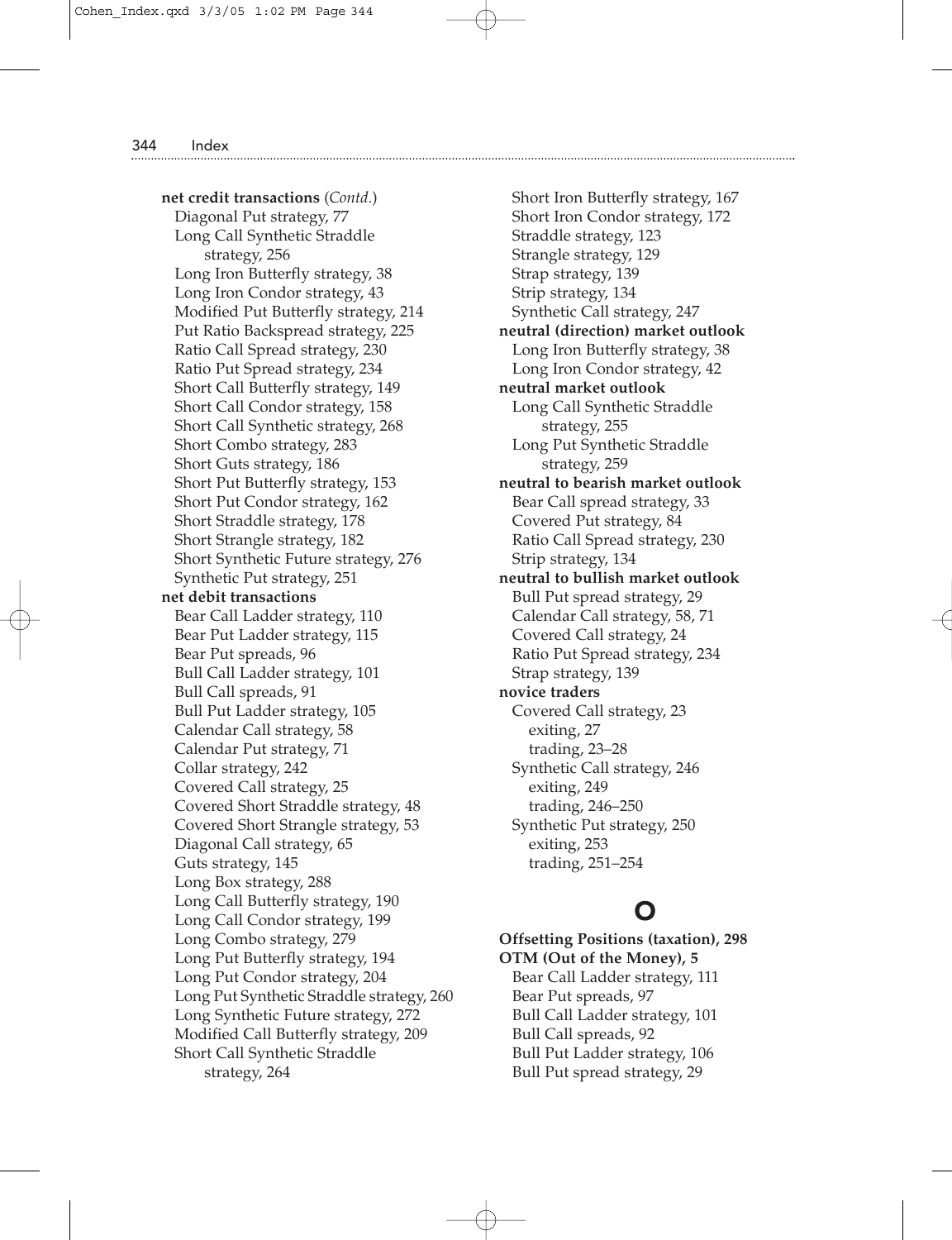Calendar Call strategy, 59 Covered Call strategy, 25 Covered Put strategy, 83–85 Covered Short Strangle strategy, 52–54 Diagonal Call strategy, 65 Diagonal Put strategy, 76 Long Iron Butterfly strategy, 37 Long Iron Condor strategy, 42 Short Strangle strategy, 184 **outlook.** *See* **market outlook**

### P

**prices** decline in short call strategy, 10 rise in long call strategy, 6 strike. *See* strike price **profile charts (risk), 1 profit** Bear Call Ladder strategy, 112 Bear Call spread strategy, 35 Bear Put Ladder strategy, 117 Bear Put spreads, 98 Bull Call Ladder strategy, 102 Bull Call spreads, 93 Bull Put Ladder strategy, 107 Bull Put spread strategy, 31 Calendar Call strategy, 60 Calendar Put strategy, 72 Call Ratio Backspread strategy, 222 Collar strategy, 244 Covered Call strategy, 26 Covered Put strategy, 86 Covered Short Straddle strategy, 50 Covered Short Strangle strategy, 55 Diagonal Call strategy, 67 Diagonal Put strategy, 79 Guts strategy, 146 Long Box strategy, 290 Long Call Butterfly strategy, 192 Long Call Condor strategy, 201 Long Call Synthetic Straddle strategy, 257 Long Combo strategy, 281 Long Iron Butterfly strategy, 40 Long Iron Condor strategy, 44 Long Put Butterfly strategy, 196

Long Put Condor strategy, 206 Long Put Synthetic Straddle strategy, 261 Long Synthetic Future strategy, 274 Modified Call Butterfly strategy, 211 Modified Put Butterfly strategy, 215 Put Ratio Backspread strategy, 227 Ratio Call Spread strategy, 232 Ratio Put Spread strategy, 236 risk profile charts, 1 Short Call Butterfly strategy, 151 Short Call Condor strategy, 160 Short Call Synthetic Straddle strategy, 265 Short Call Synthetic strategy, 270 Short Combo strategy, 285 Short Guts strategy, 187 Short Iron Butterfly strategy, 169 Short Iron Condor strategy, 173 Short Put Butterfly strategy, 155 Short Put Condor strategy, 164 Short Straddle strategy, 179 Short Strangle strategy, 183 Short Synthetic Future strategy, 277 sideways strategies. *See* sideways strategies Straddle strategy, 125 Strangle strategy, 130 Strap strategy, 141 Strip strategy, 136 Synthetic Call strategy, 249 Synthetic Put strategy, 253 **Put Ratio Backspread strategy, 224** exiting, 227 trading, 225–229 **puts** Bear Put Ladder strategy, 114 exiting, 118 trading, 114–118 Bear Put spread strategy, 32 Bear Put spreads exiting, 98 trading, 95–99 Bull Put Ladder strategy, 104 exiting, 108 trading, 104–108 Bull Put spread strategy, 28–32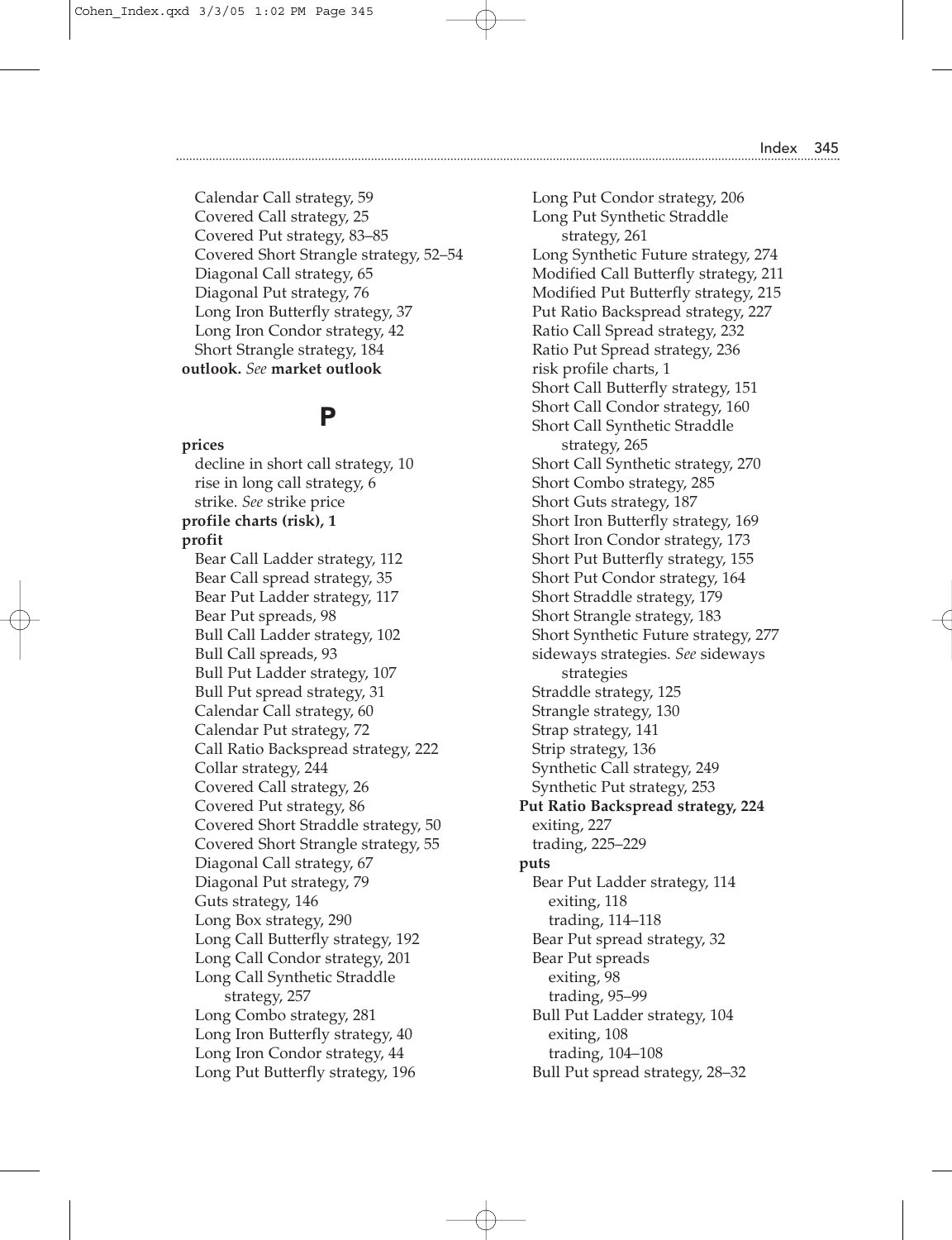**puts** (*Contd*.) buying, 4 Calendar Put strategy, 70 exiting, 73 trading, 70–75 Collar strategy, 240 exiting, 245 trading, 241–245 Covered Put strategy, 83 exiting, 86 trading, 83–87 Covered Short Straddle strategy, 46–51 Covered Short Strangle strategy, 51 exiting, 56 trading, 52–56 Diagonal Put strategy, 76 exiting, 79 trading, 76–82 long selling, 16 trading, 13 Long Box strategy, 287 exiting, 290 trading, 287–291 Long Combo strategy, 279 exiting, 282 trading, 279–282 Long Iron Butterfly strategy, 37 exiting, 40 trading, 37–41 Long Iron Condor strategy, 41–45 Long Put Butterfly strategy, 193 exiting, 197 trading, 194–197 Long Put Condor strategy, 203 exiting, 207 trading, 203–207 Long Put Synthetic Straddle strategy, 258 exiting, 262 trading, 259–263 Long Synthetic Future strategy, 271 exiting, 274 trading, 272–274 married (taxation), 299 Modified Put Butterfly strategy, 212 exiting, 216 trading, 213–217

Put Ratio Backspread strategy, 224 exiting, 227 trading, 225–229 Ratio Put Spread strategy, 233 exiting, 237 trading, 234–238 short buying, 20 trading, 16–19 Short Call Synthetic Straddle strategy exiting, 270 trading, 267–271 Short Combo strategy, 283 exiting, 286 trading, 283–286 Short Iron Butterfly strategy, 166 Short Put Butterfly strategy, 152 exiting, 156 trading, 153–156 Short Put Condor strategy, 161 exiting, 165 trading, 162–165 Short Synthetic Future strategy, 275 exiting, 278 trading, 275–278 strike price. *See* strike price Synthetic Put strategy, 250 exiting, 253 trading, 251–254 writing, 4

### Q–R

**qualified status of Covered Calls (taxation), 299**

**ratio backspreads.** *See* **backspreads Ratio Call Spread strategy, 229** exiting, 232 trading, 229–233 **Ratio Put Spread strategy, 233** exiting, 237 trading, 234–238 **rationale** for Bear Call Ladder strategy, 110 for Bear Call spread strategy, 33 for Bear Put Ladder strategy, 115 for Bear Put spreads, 96 for Bull Call Ladder strategy, 100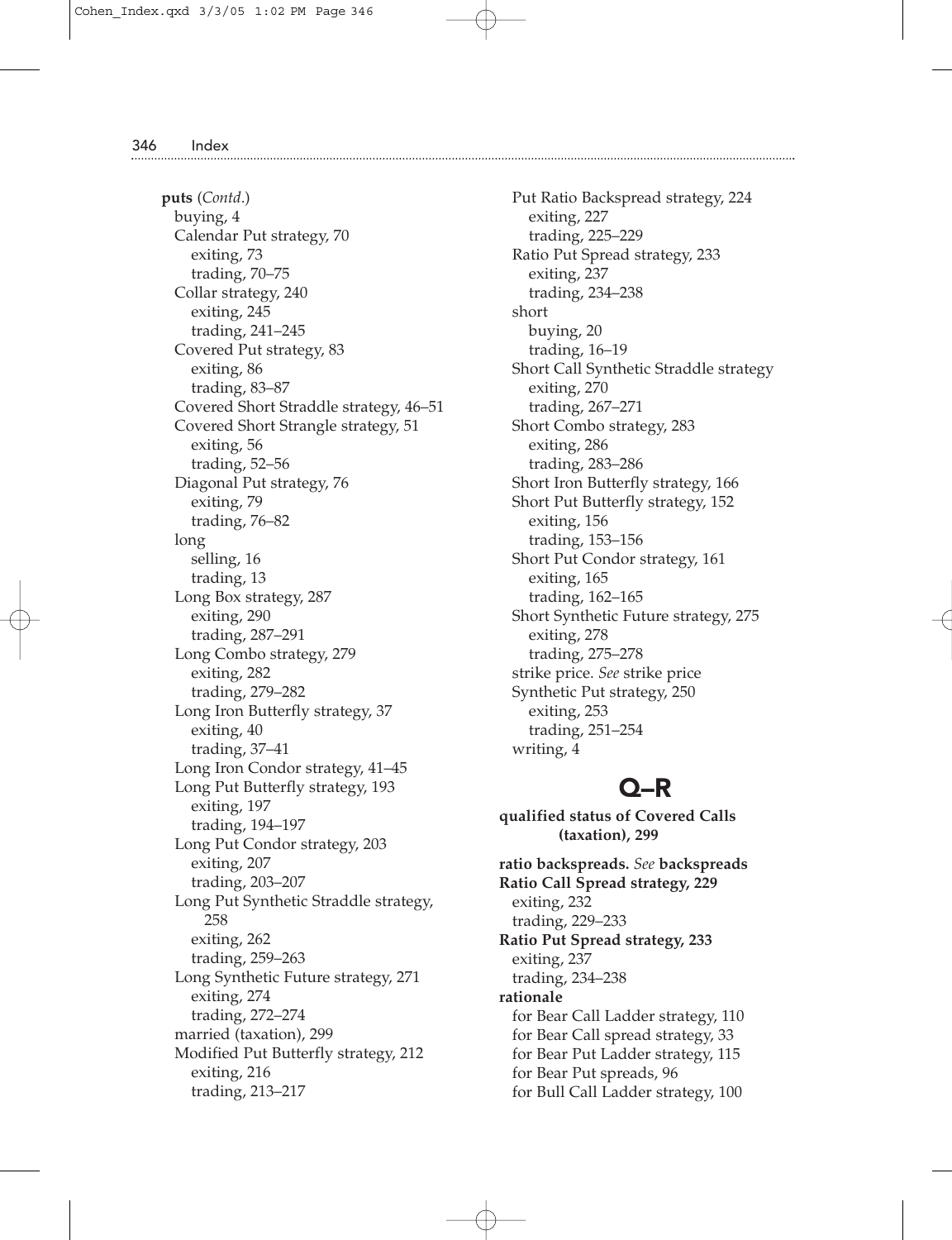Cohen\_Index.qxd 3/3/05 1:02 PM Page 347

Index 347

for Bull Call spreads, 91 for Bull Put Ladder strategy, 105 for Bull Put spread strategy, 29 for Calendar Call strategy, 58 for Calendar Put strategy, 71 for Call Ratio Backspread strategy, 221 for Collar strategy, 242 for Covered Call strategy, 24–25 for Covered Put strategy, 84 for Covered Short Straddle strategy, 48 for Covered Short Strangle strategy, 53 for Diagonal Call strategy, 65 for Diagonal Put strategy, 77 for Guts strategy, 144 for Long Box strategy, 288 for Long Call Butterfly strategy, 190 for Long Call Condor strategy, 199 for Long Call Synthetic Straddle strategy, 255 for Long Combo strategy, 279 for Long Iron Butterfly strategy, 38 for Long Iron Condor strategy, 42 for Long Put Butterfly strategy, 194 for Long Put Condor strategy, 204 for Long Put Synthetic Straddle strategy, 260 for Long Synthetic Future strategy, 272 for Modified Call Butterfly strategy, 209 for Modified Put Butterfly strategy, 214 for Put Ratio Backspread strategy, 225 for Ratio Call Spread strategy, 230 for Ratio Put Spread strategy, 234 for Short Call Butterfly strategy, 149 for Short Call Condor strategy, 158 for Short Call Synthetic Straddle strategy, 264 for Short Call Synthetic strategy, 268 for Short Combo strategy, 283 for Short Guts strategy, 186 for Short Iron Butterfly strategy, 167 for Short Iron Condor strategy, 171 for Short Put Butterfly strategy, 153 for Short Put Condor strategy, 162 for short put strategy, 17 for Short Straddle strategy, 178 for Short Strangle strategy, 182 for Short Synthetic Future strategy, 275 for Straddle strategy, 123

for Strangle strategy, 128 for Strap strategy, 139 for Strip strategy, 134 for Synthetic Call strategy, 247 for Synthetic Put strategy, 251 **reward** Bear Call strategy, 34 Bull Put strategy, 30 Calendar Call strategy, 58 Calendar Put strategy, 71 Covered Call strategy, 25 Covered Put strategy, 85 Covered Short Straddle strategy, 48 Covered Short Strangle strategy, 53 Diagonal Call strategy, 65 Diagonal Put strategy, 77 Long Iron Butterfly strategy, 38 Long Iron Condor strategy, 43 **risk** Bear Call Ladder strategy, 111 Bear Call spread strategy, 34 Bear Put Ladder strategy, 116 Bear Put spreads, 97 Bull Call Ladder strategy, 102 Bull Call spreads, 92 Bull Put Ladder strategy, 106 Bull Put spread strategy, 30 Calendar Call strategy, 58 Calendar Put strategy, 71 Call Ratio Backspread strategy, 222 Collar strategy, 243 Covered Call strategy, 25–26 Covered Put strategy, 85 Covered Short Straddle strategy, 48–49 Covered Short Strangle strategy, 53 Diagonal Call strategy, 65 Diagonal Put strategy, 77 Guts strategy, 145 Long Box strategy, 289 Long Call Butterfly strategy, 191 Long Call Condor strategy, 200 Long Call Synthetic Straddle strategy, 256 Long Combo strategy, 280 Long Iron Butterfly strategy, 38–39 Long Iron Condor strategy, 43–44 Long Put Butterfly strategy, 195 Long Put Condor strategy, 205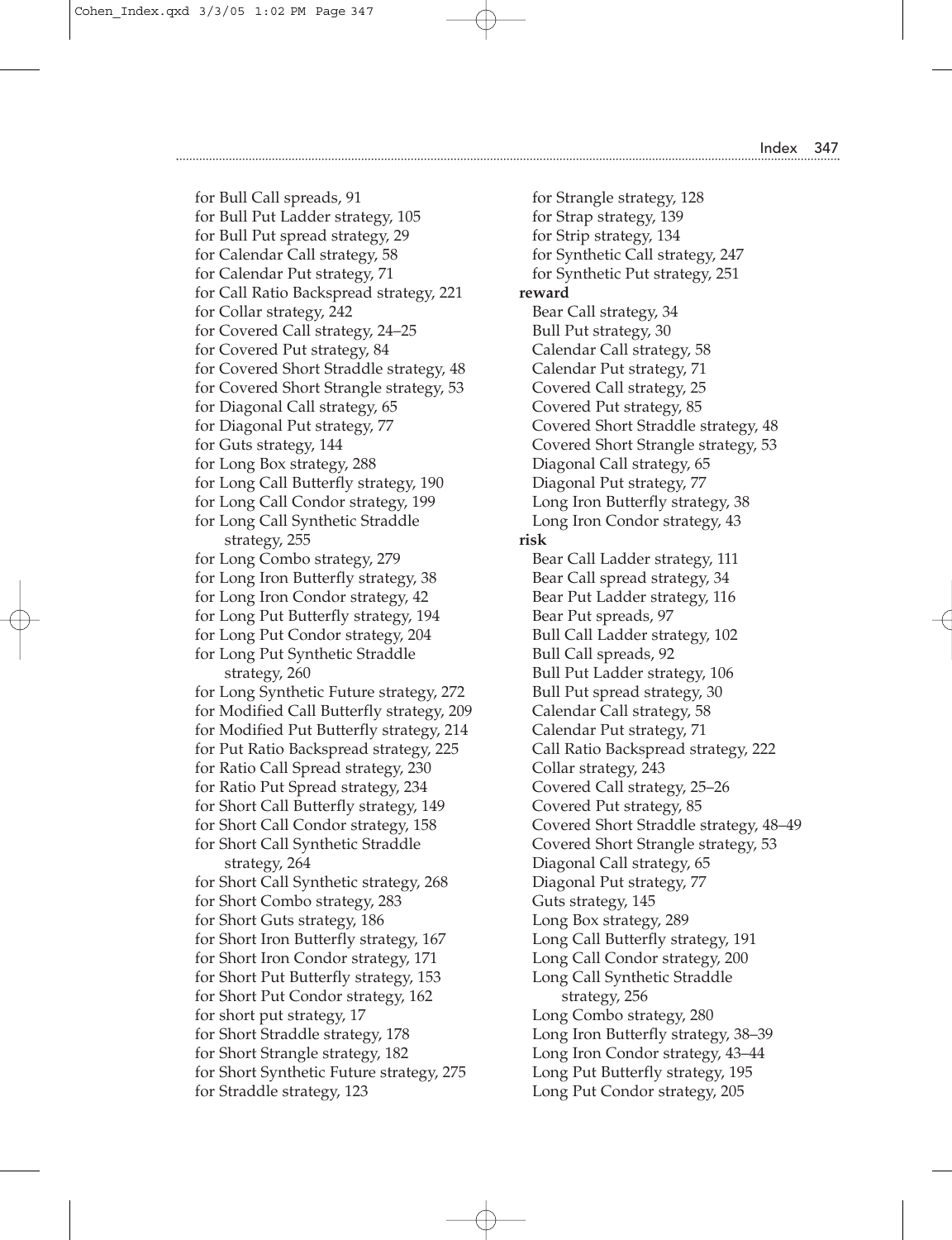**risk** (*Contd*.) Long Put Synthetic Straddle strategy, 261 Long Synthetic Future strategy, 273 Modified Call Butterfly strategy, 210 Modified Put Butterfly strategy, 215 profile charts, 1 profile lines, 2 Put Ratio Backspread strategy, 226 Ratio Call Spread strategy, 231 Ratio Put Spread strategy, 235 Short Call Butterfly strategy, 150 Short Call Condor strategy, 159 Short Call Synthetic Straddle strategy, 265 Short Call Synthetic strategy, 269 Short Combo strategy, 284 Short Guts strategy, 187 Short Iron Butterfly strategy, 168 Short Iron Condor strategy, 172 Short Put Butterfly strategy, 154 Short Put Condor strategy, 163 Short Straddle strategy, 178 Short Strangle strategy, 182 Short Synthetic Future strategy, 276 Straddle strategy, 124 Strangle strategy, 130 Strap strategy, 140 Strip strategy, 135 Synthetic Call strategy, 248 Synthetic Put strategy, 252 **Rule of the Opposites, 3**

### S

**selection** of options Bear Call Ladder strategy, 111 Bear Call spread strategy, 34 Bear Put Ladder strategy, 116 Bear Put spreads, 97 Bull Call Ladder strategy, 101 Bull Call spreads, 92 Bull Put Ladder strategy, 106 Bull Put spread strategy, 30 Calendar Call strategy, 59 Calendar Put strategy, 71

Call Ratio Backspread strategy, 221 Collar strategy, 243 Covered Call strategy, 25 Covered Put strategy, 85 Covered Short Straddle strategy, 49 Covered Short Strangle strategy, 54 Diagonal Call strategy, 66 Diagonal Put strategy, 77 Guts strategy, 145 Long Box strategy, 289 Long Call Butterfly strategy, 190 Long Call Condor strategy, 200 Long Call Synthetic Straddle strategy, 256 Long Combo strategy, 280 Long Iron Butterfly strategy, 38 Long Iron Condor strategy, 43 Long Put Butterfly strategy, 195 Long Put Condor strategy, 205 Long Put Synthetic Straddle strategy, 260 Long Synthetic Future strategy, 273 Modified Call Butterfly strategy, 210 Modified Put Butterfly strategy, 214 Put Ratio Backspread strategy, 226 Ratio Call Spread strategy, 230 Ratio Put Spread strategy, 235 Short Call Butterfly strategy, 149 Short Call Condor strategy, 158 Short Call Synthetic Straddle strategy, 264 Short Call Synthetic strategy, 268 Short Combo strategy, 284 Short Guts strategy, 186 Short Iron Butterfly strategy, 167 Short Iron Condor strategy, 172 Short Put Butterfly strategy, 154 Short Put Condor strategy, 163 Short Straddle strategy, 178 Short Strangle strategy, 182 Short Synthetic Future strategy, 276 Straddle strategy, 124 Strangle strategy, 129 Strap strategy, 140 Strip strategy, 135 Synthetic Call strategy, 248 Synthetic Put strategy, 252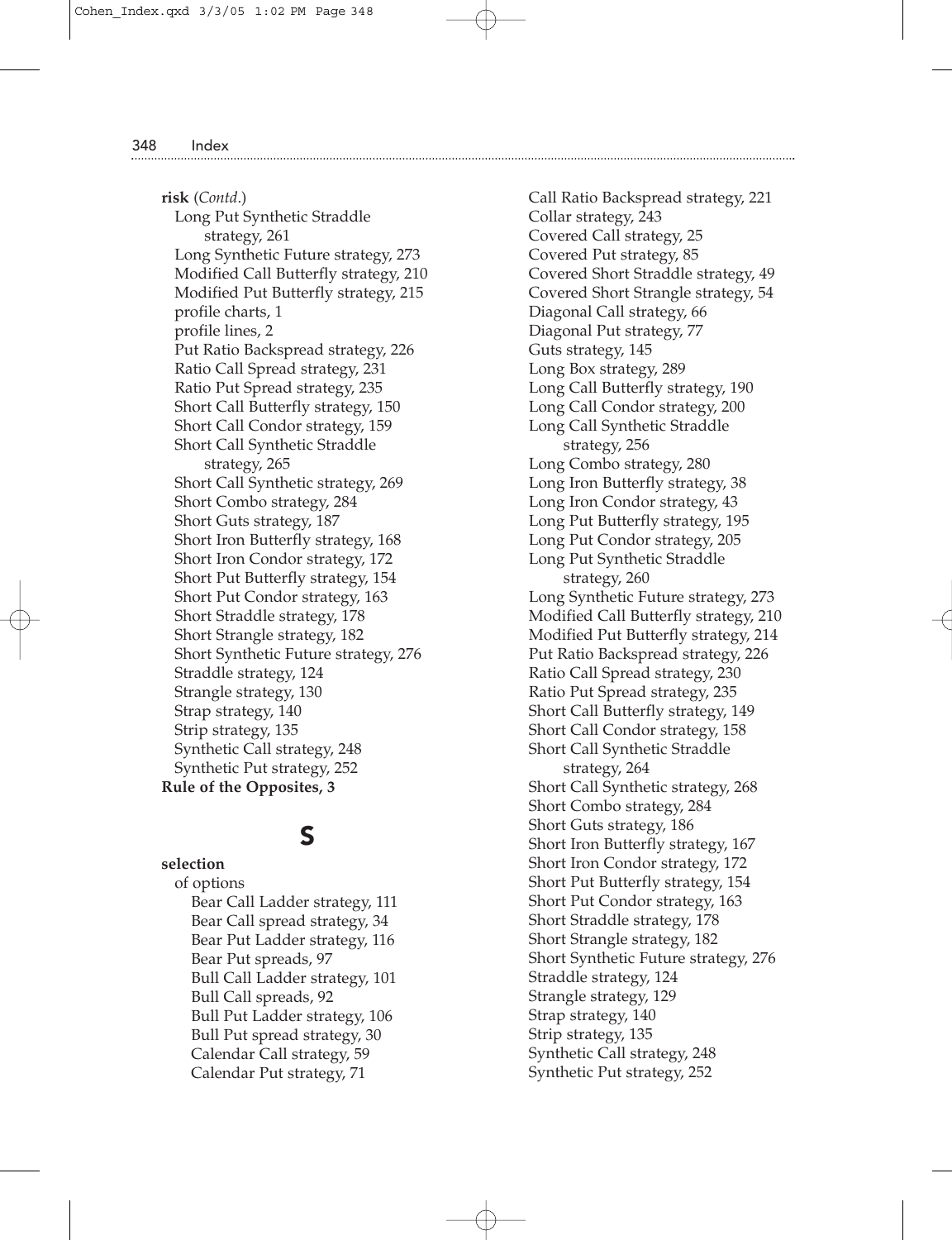of stock

Bear Call Ladder strategy, 111 Bear Call spread strategy, 34 Bear Put Ladder strategy, 116 Bear Put spreads strategy, 96 Bull Call Ladder strategy, 101 Bull Call spreads, 92 Bull Put Ladder strategy, 106 Bull Put spread strategy, 30 Calendar Call strategy, 59 Calendar Put strategy, 71 Call Ratio Backspread strategy, 221 Collar strategy, 243 Covered Call strategy, 25 Covered Put strategy, 85 Covered Short Straddle strategy, 48 Covered Short Strangle strategy, 54 Diagonal Call strategy, 65 Diagonal Put strategy, 77 Guts strategy, 145 Long Box strategy, 288 Long Call Butterfly strategy, 190 Long Call Condor strategy, 200 Long Call Synthetic Straddle strategy, 256 Long Combo strategy, 280 Long Iron Butterfly strategy, 38 Long Iron Condor strategy, 43 Long Put Butterfly strategy, 195 Long Put Condor strategy, 205 Long Put Synthetic Straddle strategy, 260 Long Synthetic Future strategy, 272 Modified Call Butterfly strategy, 209 Modified Put Butterfly strategy, 214 Put Ratio Backspread strategy, 226 Ratio Call Spread strategy, 230 Ratio Put Spread strategy, 235 Short Call Butterfly strategy, 149 Short Call Condor strategy, 158 Short Call Synthetic Straddle strategy, 264 Short Call Synthetic strategy, 268 Short Combo strategy, 284 Short Guts strategy, 186 Short Iron Butterfly strategy, 167 Short Iron Condor strategy, 172

Short Put Butterfly strategy, 154 Short Put Condor strategy, 163 Short Straddle strategy, 178 Short Strangle strategy, 182 Short Synthetic Future strategy, 276 Straddle strategy, 124 Strangle strategy, 129 Strap strategy, 140 Strip strategy, 134 Synthetic Call strategy, 247 Synthetic Put strategy, 251 **selling.** *See also* **mitigation of loss; trading** Bull Put spreads, 32 long calls, 8 long puts, 16 **Short Call Butterfly (volatility strategy), 148** exiting, 151 trading, 148–151 **Short Call Condor (volatility strategy), 157** exiting, 160 trading, 157–161 **Short Call Synthetic Straddle strategy, 263** exiting, 266 trading, 263–266 **short calls** buying, 12 trading, 9–10 **Short Combo strategy, 283** exiting, 286 trading, 283–286 **Short Guts strategy, 185** exiting, 188 trading, 185–188 **Short Iron Butterfly (volatility strategy), 166** exiting, 169 trading, 166–169 **Short Iron Condor (volatility strategy), 170** exiting, 174 trading, 171–174 **short options (taxation), 297 Short Put Butterfly (volatility strategy), 152** exiting, 156 trading, 153–156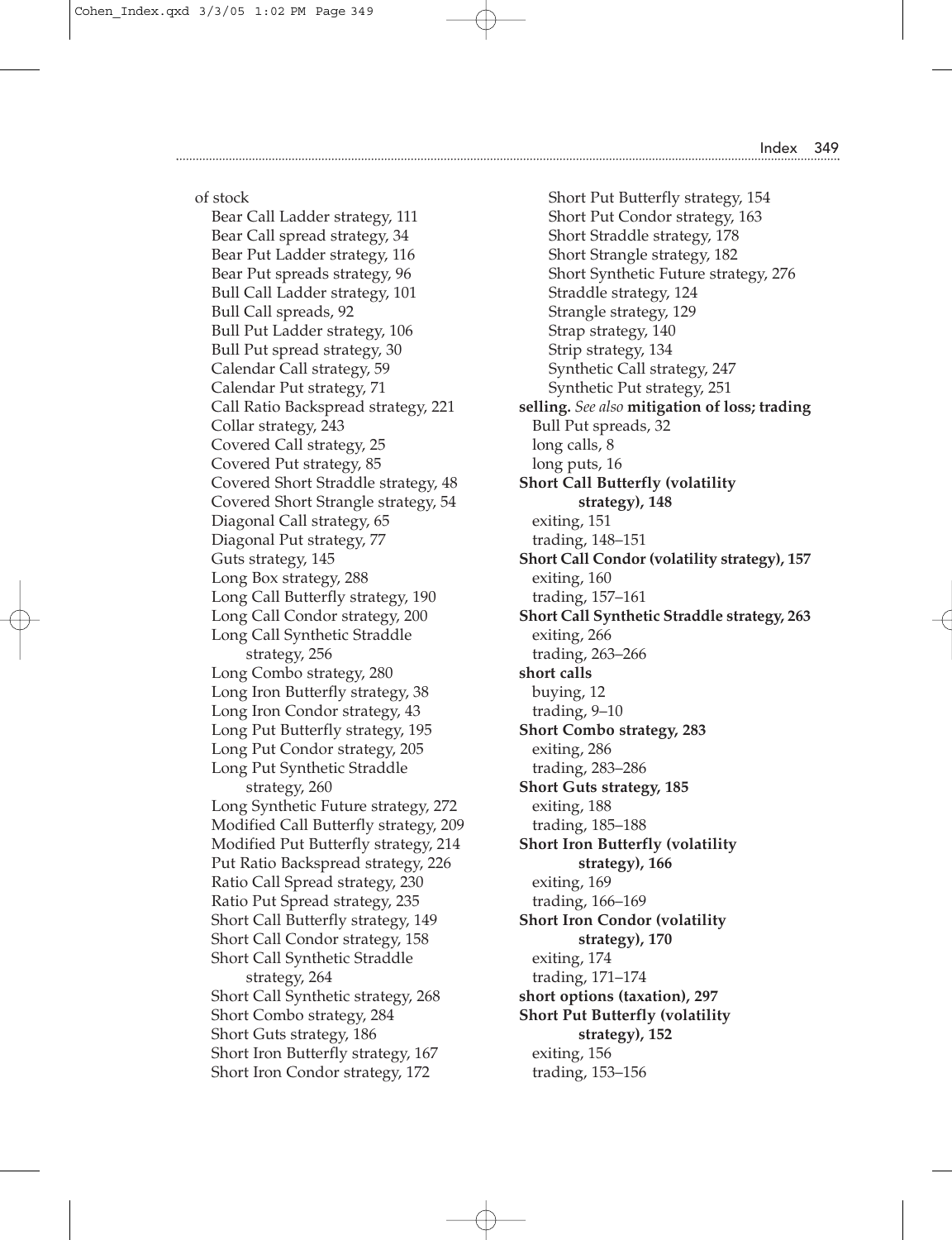**Short Put Condor (volatility strategy), 161** exiting, 165 trading, 162–165 **Short Put Synthetic Straddle strategy** exiting, 270 trading, 267–271 **short puts** buying, 20 trading, 16–19 **Short Straddle strategy, 177** exiting, 180 trading, 178–180 **Short Strangle strategy, 180** exiting, 184 trading, 181–184 **Short Synthetic Future strategy, 275** exiting, 278 trading, 275–278 **shorting stocks (taxation), 295 sideways strategies, 175** Long Call Butterfly, 189 exiting, 192 trading, 189–193 Long Call Condor, 198 exiting, 202 trading, 198–202 Long Put Butterfly, 193 exiting, 197 trading, 194–197 Long Put Condor, 203 exiting, 207 trading, 203–207 Modified Call Butterfly, 208 exiting, 211 trading, 208–212 Modified Put Butterfly, 212 exiting, 216 trading, 213–217 Short Guts, 185 exiting, 188 trading, 185–188 Short Straddle, 177 exiting, 180 trading, 178–180 Short Strangle, 180 exiting, 184 trading, 181–184

**simple capital gains taxation, 294 spreads** Bear Call, 32 exiting, 36 trading, 33–36 Bull Put, 28 exiting, 32 trading, 29–32 horizontal, 69 leveraged strategy, 219 Call Ratio Backspread, 220–224 Put Ratio Backspread, 224–229 Ratio Call Spread, 229–233 Ratio Put Spread, 233–238 Long Iron Butterfly exiting, 40 trading, 37–41 Long Iron Condor, 41–45 vertical, 89 Bear Put, 95. *See also* Bear Put spreads Bull Call, 90. *See also* Bull Call spreads **stocks** Bear Call spread strategy, 34 Bear Put Ladder strategy, 116 Bear Put spread strategy, 96 Bull Call Ladder strategy, 101 Bull Call spread strategy, 92 Bull Put Ladder strategy, 106 Bull Put spread strategy, 30 Calendar Call strategy, 59 Calendar Put strategy, 71 Call Ratio Backspread strategy, 221 Collar strategy, 243 Covered Call strategy, 25 Covered Put strategy, 85 Covered Short Straddle strategy, 48 Covered Short Strangle strategy, 54 Diagonal Call strategy, 65 Diagonal Put strategy, 77 Guts strategy, 145 Long Box strategy, 288 Long Call Butterfly strategy, 190 Long Call Condor strategy, 200 Long Call Synthetic Straddle strategy, 256 Long Combo strategy, 280 Long Iron Butterfly strategy, 38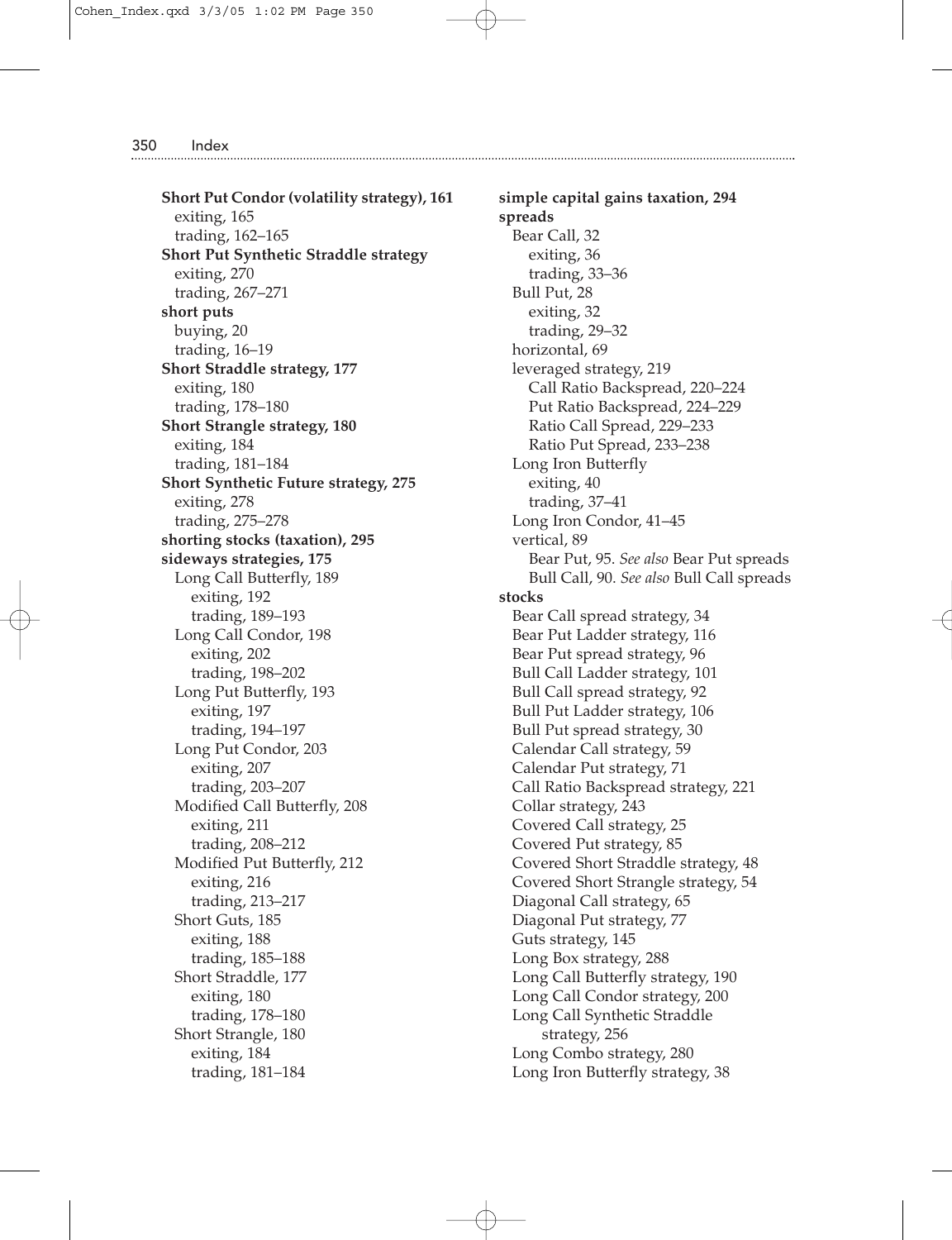Long Iron Condor strategy, 43

Long Put Condor strategy, 205 Long Put Synthetic Straddle strategy, 260

trading, 138–141

Long Put Butterfly strategy, 195 Long Synthetic Future strategy, 272 Modified Call Butterfly strategy, 209 **strategies** analysis of, 3 basic, 1 calls, 5 long calls long puts short calls

Modified Put Butterfly strategy, 214 prices, 9. *See also* prices Put Ratio Backspread strategy, 226 Ratio Call Spread strategy, 230 Ratio Put Spread strategy, 235 Short Call Butterfly strategy, 149 Short Call Condor strategy, 158 Short Call Synthetic Straddle strategy, 264 Short Call Synthetic strategy, 268 Short Combo strategy, 284 Short Guts strategy, 186 Short Iron Butterfly strategy, 167 Short Iron Condor strategy, 172 Short Put Butterfly strategy, 154 Short Put Condor strategy, 163 short put strategy, 18 Short Straddle strategy, 178 Short Strangle strategy, 182 Short Synthetic Future strategy, 276 sideways strategies, 175 Straddle strategy, 124 Strangle strategy, 129 Strap strategy, 140 Strip strategy, 134 Synthetic Call strategy, 247 Synthetic Put strategy, 251 taxation on shorting stocks, 295 simple capital gains, 294 wash sales, 295 **Straddle (volatility strategy), 121** exiting, 126 trading, 122–126 **Strangle (volatility strategy), 127** exiting, 131 trading, 128–131 **Strap (volatility strategy), 137–138** exiting, 142

income, 21–22 Bear Call spread, 32 Bull Put spread, 28 Calendar Call, 57 Calendar Put, 70 Covered Called, 23 Covered Put, 83 Covered Short Straddle, 46 Covered Short Strangle, 51 Diagonal Call, 63 Diagonal Put, 76 Long Iron Butterfly, 37 Long Iron Condor, 41 selling, 8 trading, 5–8 selling, 16 trading, 13 buying, 12 trading, 9–10 short puts buying, 20 trading, 16–19 **strike price** Bear Call Ladder strategy, 111 Bear Call spread strategy, 34 Bear Put Ladder strategy, 116 Bear Put spreads, 97 Bull Call Ladder strategy, 101 Bull Call spreads, 92 Bull Put Ladder strategy, 106 Bull Put spread strategy, 30 Calendar Call strategy, 59 Calendar Put strategy, 71 Call Ratio Backspread strategy, 221 Collar strategy, 243 Covered Call strategy, 25 Covered Put strategy, 85 Covered Short Straddle strategy, 49 Covered Short Strangle strategy, 54 Diagonal Call strategy, 66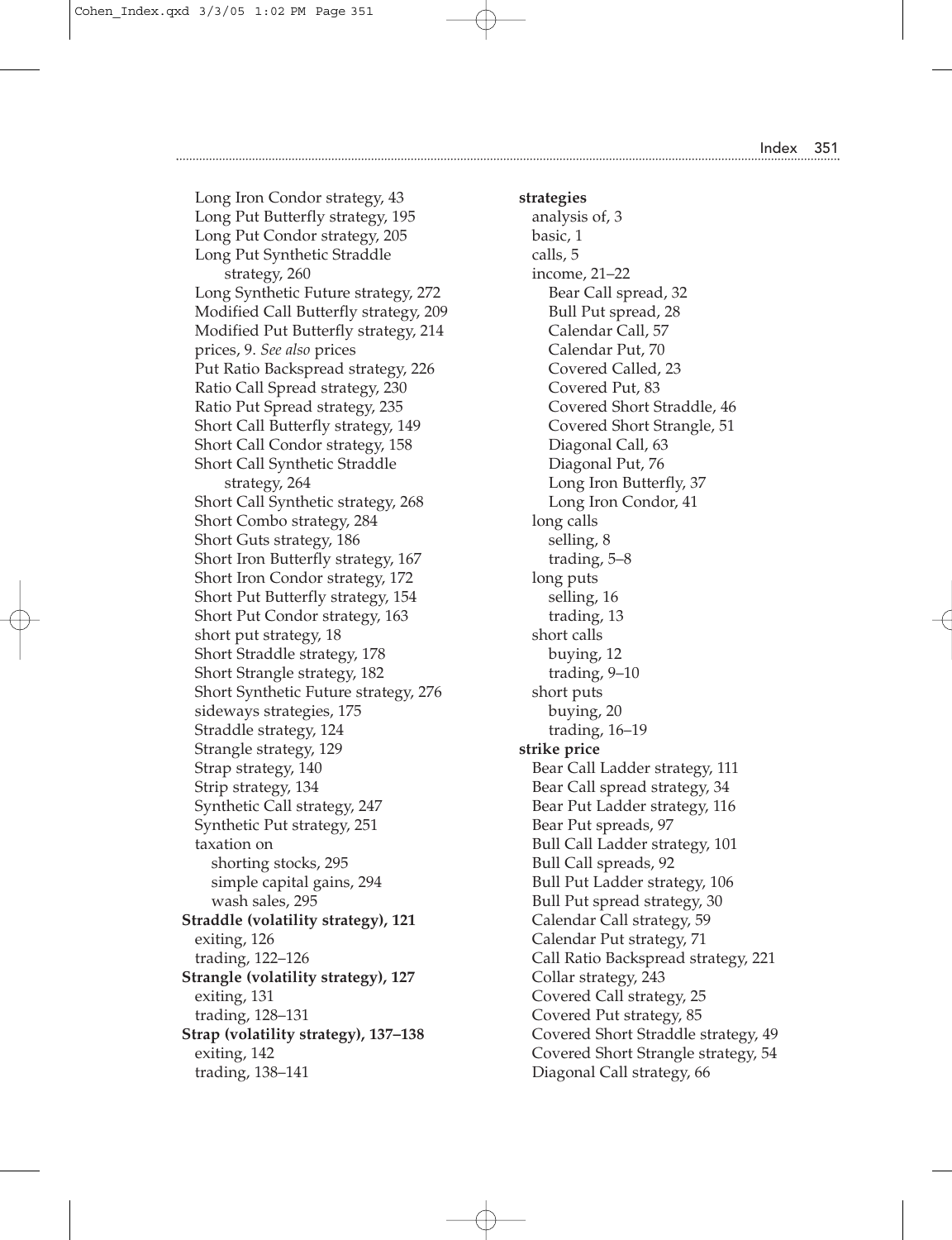**strike price** (*Contd*.) Diagonal Put strategy, 77 Guts strategy, 145 Long Box strategy, 289 Long Call Butterfly strategy, 190 Long Call Condor strategy, 200 Long Call Synthetic Straddle strategy, 256 Long Combo strategy, 280 Long Iron Butterfly strategy, 38 Long Iron Condor strategy, 43 Long Put Butterfly strategy, 195 Long Put Condor strategy, 205 Long Put Synthetic Straddle strategy, 260 Long Synthetic Future strategy, 273 Modified Call Butterfly strategy, 210 Modified Put Butterfly strategy, 214 Put Ratio Backspread strategy, 226 Ratio Call Spread strategy, 230 Ratio Put Spread strategy, 235 Short Call Butterfly strategy, 149 Short Call Condor strategy, 158 Short Call Synthetic Straddle strategy, 264 Short Call Synthetic strategy, 268 Short Combo strategy, 284 Short Guts strategy, 186 Short Iron Butterfly strategy, 167 Short Iron Condor strategy, 172 Short Put Butterfly strategy, 154 Short Put Condor strategy, 163 short put strategy, 18 Short Straddle strategy, 178 Short Strangle strategy, 182 Short Synthetic Future strategy, 276 Straddle strategy, 124 Strangle strategy, 129 Strap strategy, 140 Strip strategy, 135 Synthetic Call strategy, 248 Synthetic Put strategy, 252 **Strip (volatility strategy), 132–133** exiting, 136 trading, 133–136 **Synthetic Call strategy, 246** exiting, 249 trading, 246–250

**synthetic calls (taxation), 299 Synthetic Put strategy, 250** exiting, 253 trading, 251–254 **synthetic strategy, 239–240** Collar, 240 exiting, 245 trading, 241–245 Long Box, 287 exiting, 290 trading, 287–291 Long Call Synthetic Straddle, 254 exiting, 258 trading, 255–258 Long Combo, 279 exiting, 282 trading, 279–282 Long Put Synthetic Straddle, 258 exiting, 262 trading, 259–263 Long Synthetic Future, 271 exiting, 274 trading, 272–274 Short Call Synthetic Straddle, 263 exiting, 266 trading, 263–266 Short Combo, 283 exiting, 286 trading, 283–286 Short Put Synthetic Straddle exiting, 270 trading, 267–271 Short Synthetic Future, 275 exiting, 278 trading, 275–278 Synthetic Call, 246 exiting, 249 trading, 246–250 Synthetic Put, 250 exiting, 253 trading, 251–254

### T

**taxation** on options Covered Calls, 299–301 long options, 296–297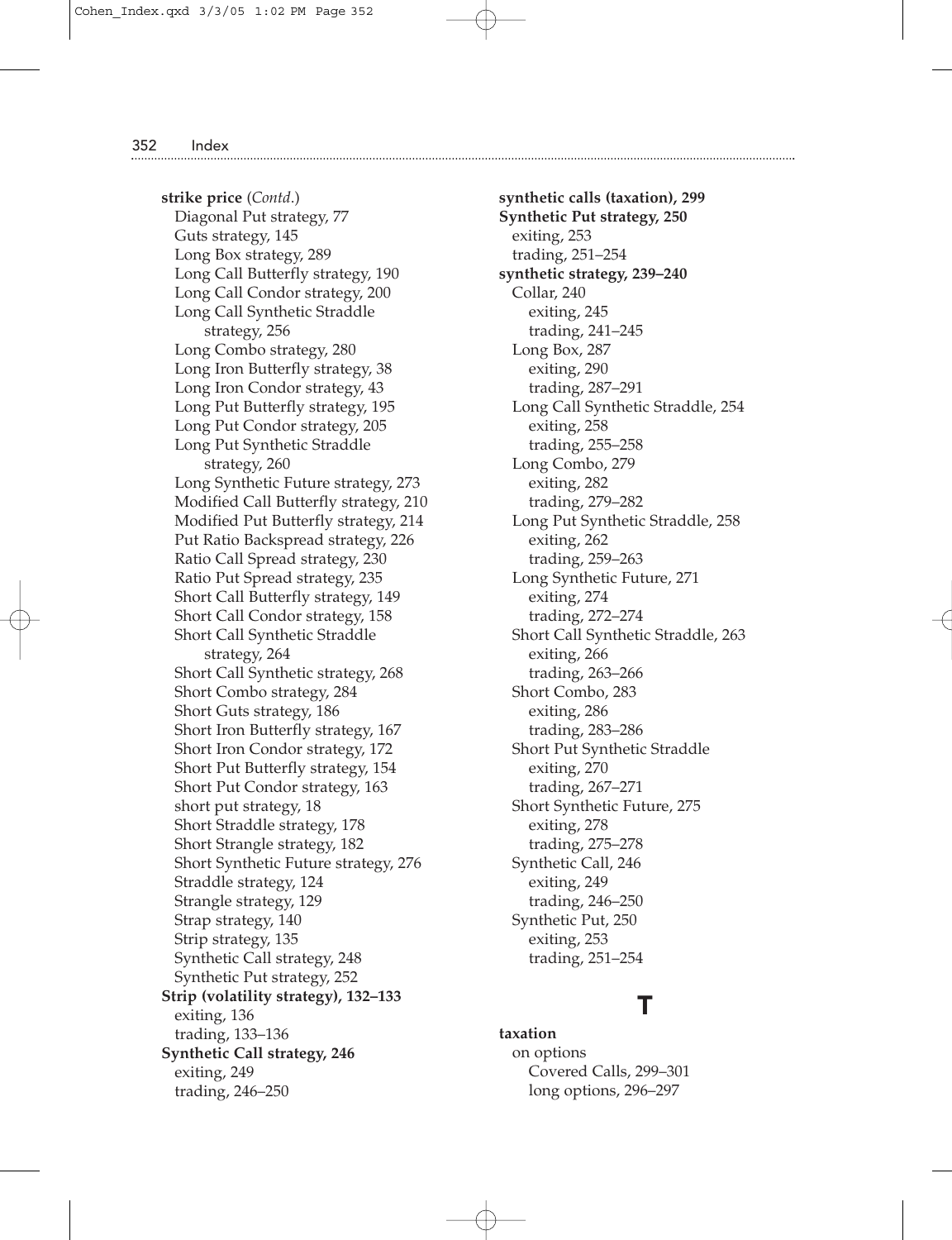Cohen\_Index.qxd 3/3/05 1:02 PM Page 353

on stocks

**time decay**

short options, 297

synthetic calls, 299 shorting stocks, 295 simple capital gains, 294 wash sales, 295 Bear Call spread strategy, 34 Bear Put Ladder strategy, 115 Bear Put spread strategy, 96 Bull Call Ladder strategy, 101 Bull Call spread strategy, 91 Bull Put Ladder strategy, 105 Bull Put spread strategy, 30 Calendar Call strategy, 59 Calendar Put strategy, 71 Call Ratio Backspread strategy, 221 Collar strategy, 242 Covered Call strategy, 25 Covered Put strategy, 85 Covered Short Straddle strategy, 48 Covered Short Strangle strategy, 54 Diagonal Call strategy, 65 Diagonal Put strategy, 77 Guts strategy, 145 Long Box strategy, 288 Long Call Butterfly strategy, 190 Long Call Condor strategy, 199 Long Call Synthetic Straddle strategy, 256 Long Combo strategy, 280 Long Iron Butterfly strategy, 38 Long Iron Condor strategy, 43 Long Put Butterfly strategy, 195 Long Put Condor strategy, 205 Long Synthetic Future strategy, 272 Modified Call Butterfly strategy, 209 Modified Put Butterfly strategy, 214 Put Ratio Backspread strategy, 226 Ratio Call Spread strategy, 230 Ratio Put Spread strategy, 235 Short Call Butterfly strategy, 149 Short Call Condor strategy, 158 Short Call Synthetic Straddle strategy, 264

Short Call Synthetic strategy, 268 Short Combo strategy, 284 Short Guts strategy, 186

Short Iron Butterfly strategy, 167 Short Iron Condor strategy, 172 Short Put Butterfly strategy, 154 Short Put Condor strategy, 163 Short Straddle strategy, 178 Short Strangle strategy, 182 Short Synthetic Future strategy, 276 Straddle strategy, 124 Strangle strategy, 129 Strap strategy, 140 Strip strategy, 134 Synthetic Call strategy, 247 Synthetic Put strategy, 251 **time period of trade** Bear Call Ladder strategy, 111 Bull Put Ladder strategy, 105 Call Ratio Backspread strategy, 221 Collar strategy, 243 Long Call Butterfly strategy, 190 Long Call Condor strategy, 200 Long Call Synthetic Straddle strategy, 256 Long Combo strategy, 280 Modified Call Butterfly strategy, 209 Modified Put Butterfly strategy, 214 Put Ratio Backspread strategy, 226 Ratio Call Spread strategy, 230 Short Call Condor strategy, 158 Short Call Synthetic Straddle strategy, 264 Short Guts strategy, 186 Short Iron Butterfly strategy, 167 Short Iron Condor strategy, 172 Short Put Butterfly strategy, 154 Short Put Condor strategy, 163 Short Straddle strategy, 178 Short Strangle strategy, 182 Short Synthetic Future strategy, 276 **time period to trade** Bear Call spread strategy, 34 Bear Put Ladder strategy, 115 Bear Put spreads, 96 Bull Call Ladder strategy, 101 Bull Call spreads, 92 Bull Put spread strategy, 30 Calendar Call strategy, 59 Calendar Put strategy, 71 Covered Call strategy, 25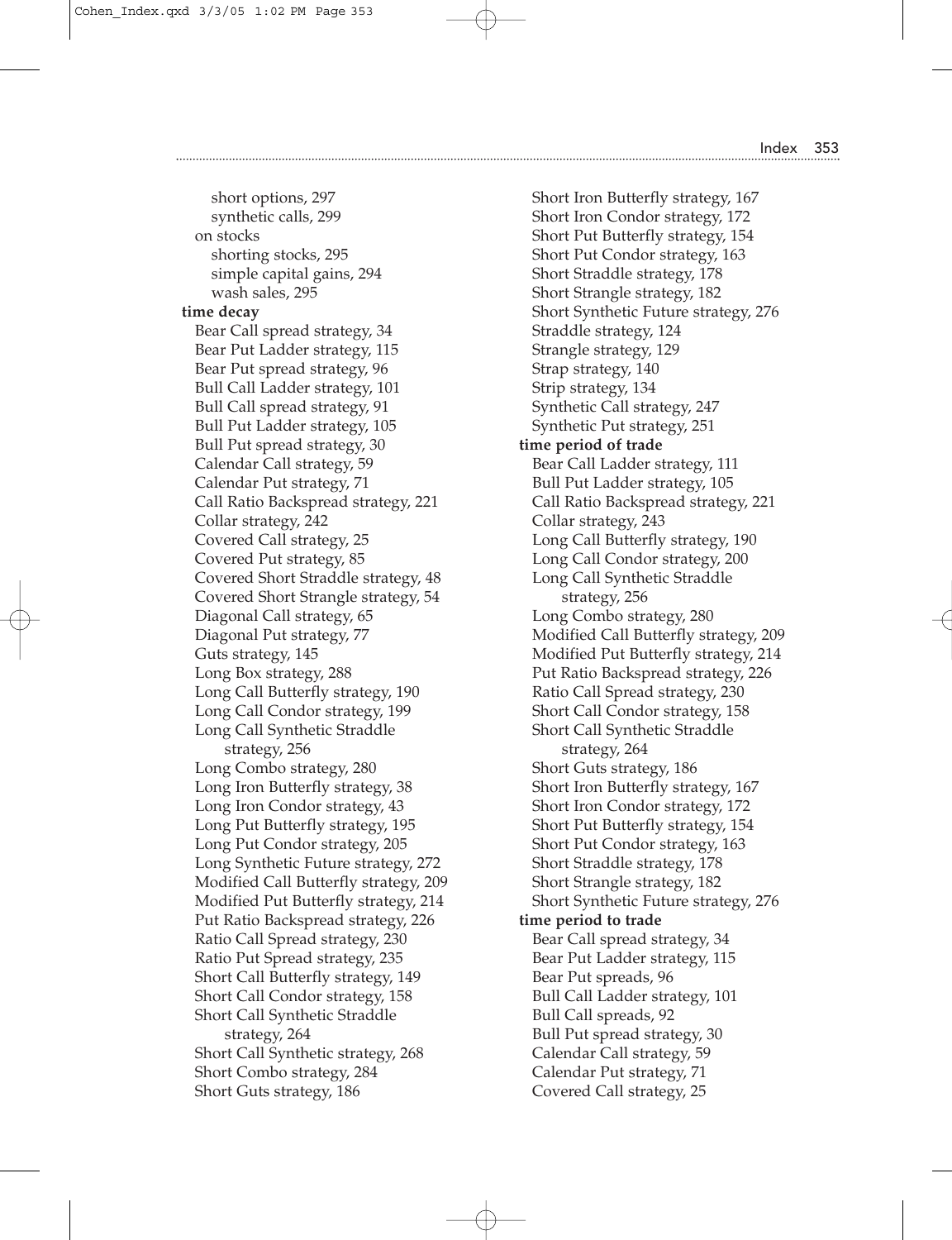**time period to trade** (*Contd*.) Covered Put strategy, 85 Covered Short Straddle strategy, 48 Covered Short Strangle strategy, 54 Diagonal Call strategy, 65 Diagonal Put strategy, 77 Guts strategy, 145 Long Box strategy, 288 Long Iron Butterfly strategy, 38 Long Iron Condor strategy, 43 Long Put Butterfly strategy, 195 Long Put Condor strategy, 205 Long Put Synthetic Straddle strategy, 260 Long Synthetic Future strategy, 272 Ratio Put Spread strategy, 235 Short Call Butterfly strategy, 149 Short Call Synthetic strategy, 268 Short Combo strategy, 284 short put strategy, 18 Straddle strategy, 124 Strangle strategy, 129 Strap strategy, 140 Strip strategy, 134 Synthetic Call strategy, 247 Synthetic Put strategy, 251 **trading** Bear Call Ladder strategy, 109–113 Bear Call spread strategy, 33–36 Bear Put Ladder strategy, 114–118 Bear Put spreads, 95–99 Bull Call Ladder strategy, 100–103 Bull Call spread strategy, 91–94 Bull Put Ladder strategy, 104–108 Bull Put spread strategy, 29–32 Calendar Call strategy, 57–62 Calendar Put strategy, 70–75 Call Ratio Backspread strategy, 220–224 Collar strategy, 241–245 Covered Call strategy, 23–28 Covered Put strategy, 83–84, 87 Covered Short Straddle, 47–51 Covered Short Strangle, 52–56 Diagonal Call strategy, 64–69 Diagonal Put strategy, 76–82 Guts strategy, 144–147 Long Box strategy, 287–291

Long Call Butterfly strategy, 189–193 Long Call Condor strategy, 198–202 Long Call Synthetic Straddle strategy, 255–258 long calls, 5–8 Long Combo strategy, 279–282 Long Iron Butterfly, 37–41 Long Iron Condor, 42–45 Long Put Butterfly strategy, 194–197 Long Put Condor strategy, 203–207 Long Put Synthetic Straddle strategy, 259–263 long puts, 13 Long Synthetic Future strategy, 272–274 Modified Call Butterfly strategy, 208–212 Modified Put Butterfly strategy, 213–217 Put Ratio Backspread strategy, 225–229 Ratio Call Spread strategy, 229–233 Ratio Put Spread strategy, 234–238 risk profile charts, 1 Short Call Butterfly strategy, 148–151 Short Call Condor strategy, 157–161 Short Call Synthetic Straddle strategy, 263–266 Short Call Synthetic strategy, 267–271 short calls, 9–10 Short Combo strategy, 283–286 Short Guts strategy, 185–188 Short Iron Butterfly strategy, 166–169 Short Iron Condor strategy, 171–174 Short Put Butterfly strategy, 153–156 Short Put Condor strategy, 162–165 short puts, 16–19 Short Straddle strategy, 178–180 Short Strangle strategy, 181–184 Short Synthetic Future strategy, 275–278 Straddle strategy, 122–126 Strangle strategy, 128–131 Strap strategy, 138–141 Strip strategy, 133–136 Synthetic Call strategy, 246–250 Synthetic Put strategy, 251–254 **Trading Plan** long call strategy, 5 short call strategy, 9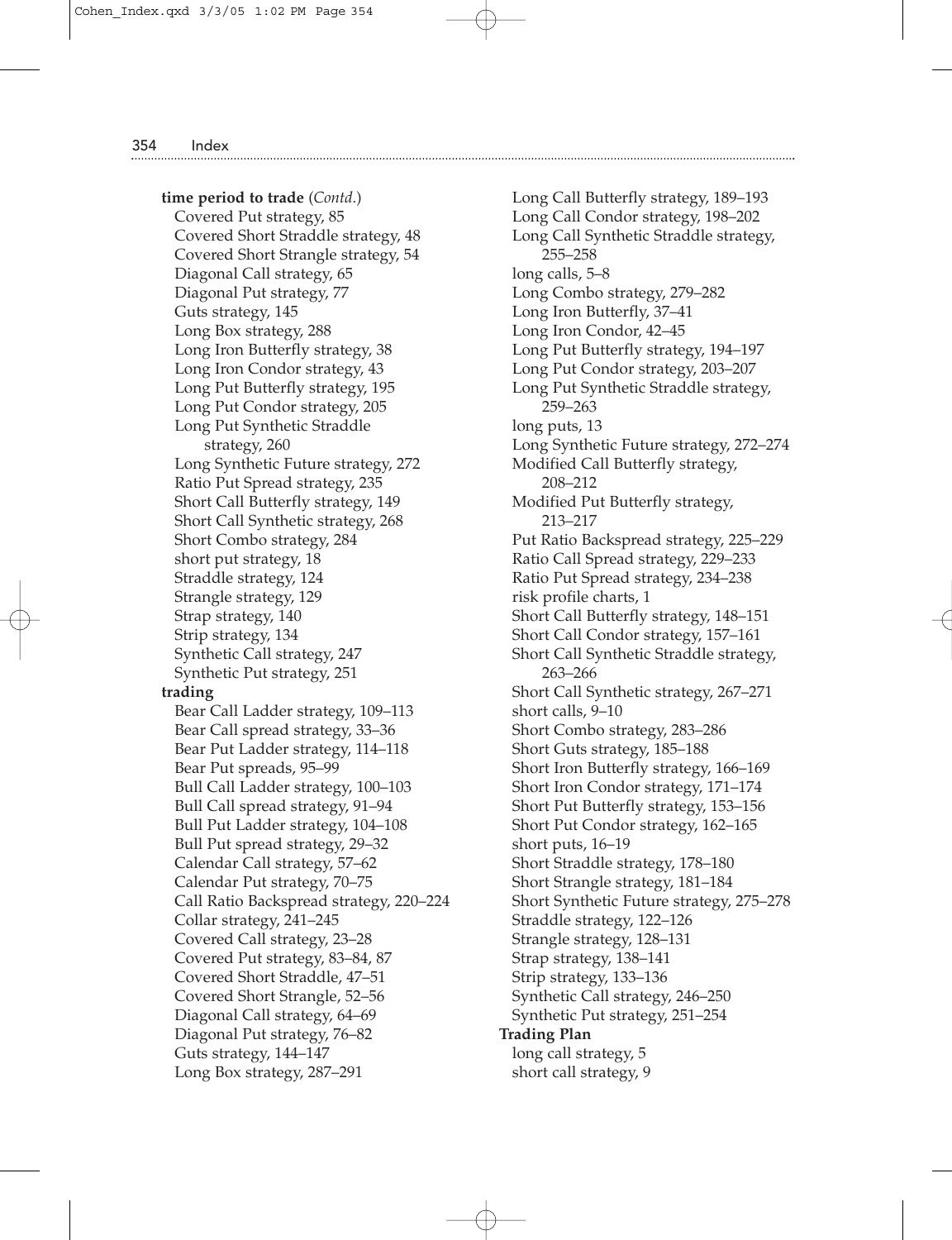### **transactions**

net credit Bear Call Ladder strategy, 110 Bear Call spread strategy, 34 Bull Put Ladder strategy, 105 Bull Put spread strategy, 29 Call Ratio Backspread strategy, 221 Covered Put strategy, 85 Diagonal Put strategy, 77 Long Call Synthetic Straddle strategy, 256 Long Iron Butterfly strategy, 38 Long Iron Condor strategy, 43 Modified Put Butterfly strategy, 214 Put Ratio Backspread strategy, 225 Ratio Call Spread strategy, 230 Ratio Put Spread strategy, 234 Short Call Butterfly strategy, 149 Short Call Condor strategy, 158 Short Call Synthetic strategy, 268 Short Combo strategy, 283 Short Guts strategy, 186 Short Put Butterfly strategy, 153 Short Put Condor strategy, 162 Short Straddle strategy, 178 Short Strangle strategy, 182 Short Synthetic Future strategy, 276 Synthetic Put strategy, 251 net debit Bear Call Ladder strategy, 110 Bear Put Ladder strategy, 115 Bear Put spreads, 96 Bull Call Ladder strategy, 101 Bull Call spreads, 91 Bull Put Ladder strategy, 105 Calendar Call strategy, 58 Calendar Put strategy, 71 Collar strategy, 242 Covered Call strategy, 25 Covered Short Straddle strategy, 48 Covered Short Strangle strategy, 53 Diagonal Call strategy, 65 Guts strategy, 145 Long Box strategy, 288 Long Call Butterfly strategy, 190 Long Call Condor strategy, 199

Long Combo strategy, 279 Long Put Butterfly strategy, 194 Long Put Condor strategy, 204 Long Put Synthetic Straddle strategy, 260 Long Synthetic Future strategy, 272 Modified Call Butterfly strategy, 209 Short Call Synthetic Straddle strategy, 264 Short Iron Butterfly strategy, 167 Short Iron Condor strategy, 172 Straddle strategy, 123 Strangle strategy, 129 Strap strategy, 139 Strip strategy, 134 Synthetic Call strategy, 247

### U–V

**uncapped rewards, 6.** *See also* **reward uncapped risk.** *See also* **risk** long put strategy, 14 short call strategy, 10 **vertical spreads, 89** Bear Call Ladder strategy, 99, 109 exiting, 113 trading, 109–113 Bear Put, 95 exiting, 98 trading, 95–99 Bear Put Ladder strategy, 114 exiting, 118 trading, 114–118 Bull Call, 90 exiting, 94 trading, 91–94 Bull Call Ladder strategy exiting, 103 trading, 100–103 Bull Put Ladder strategy, 104 exiting, 108 trading, 104–108 **volatility strategy, 119–120** Guts, 143 exiting, 147 trading, 144–147